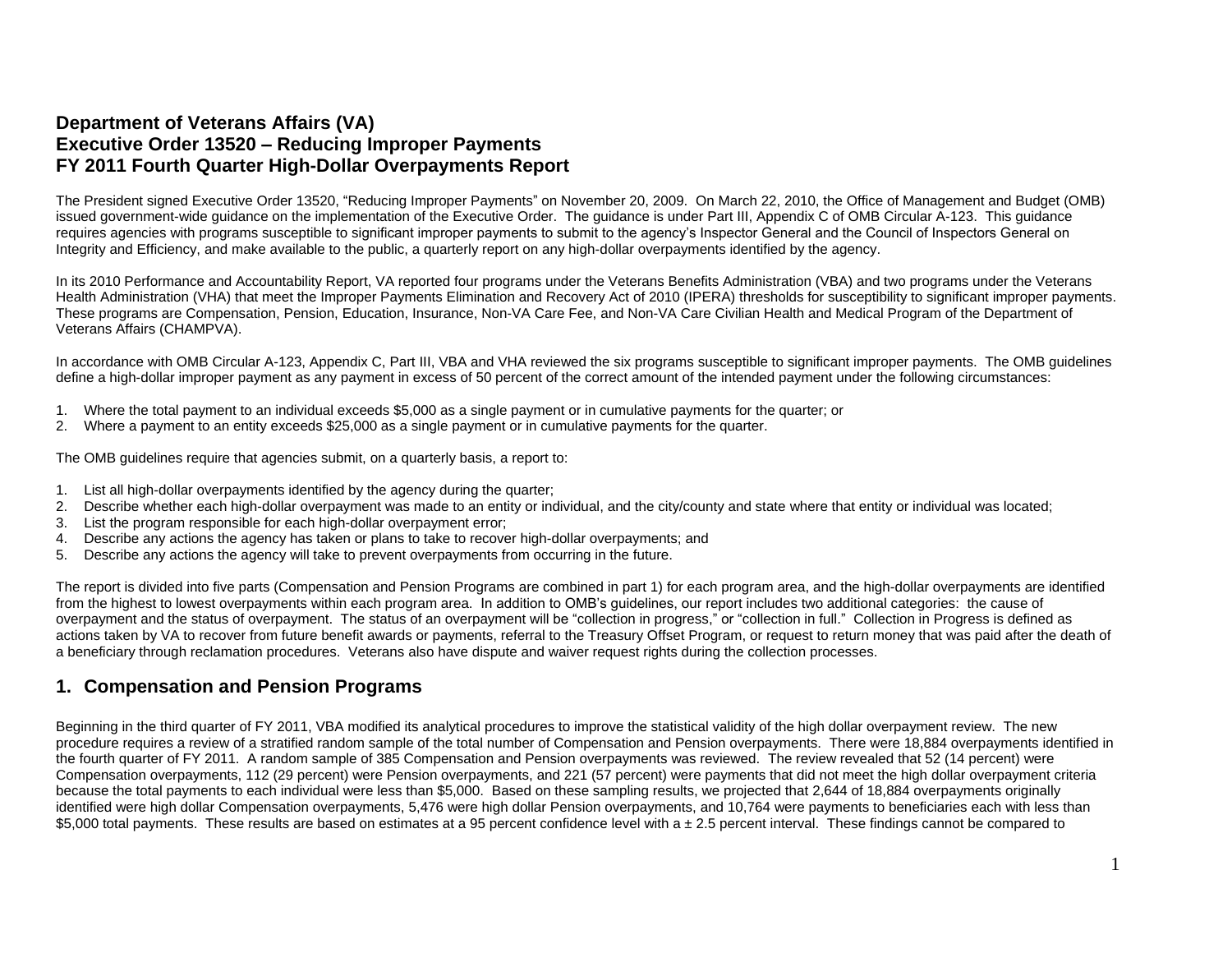previous quarters prior to the third quarter of FY 2011 due to the new analytical procedures in place. Previous reviews focused on a subset of all overpayments where the new procedure includes all overpayments.

### **1a. Compensation Program**

The Compensation and Pension Service identified 52 high-dollar compensation overpayments.

Fourteen overpayments (27 percent) were created due to the death of the beneficiary. Entitlement to benefits ceases effective the first day of the month in which death occurs. These overpayments are caused when a beneficiary dies too late in a month to stop the release of the payment for the month of death, or when VA is not timely notified of the death of a beneficiary. While VA has a death match program with the Social Security Administration (SSA), the match is received once monthly from SSA, and usually after a benefit payment has been released. The number of overpayments following death has been reduced as a result of VA's VETSNET "real time" processing technology.

Twelve overpayments (23 percent) were caused by changes in dependency. VA beneficiaries may receive additional monetary allowance for eligible dependents. In some cases, VA is not notified timely when there is a change in dependency status due to circumstances such as divorces or a school-aged child who is no longer attending school. If we receive first-party information from the beneficiary indicating the change in dependency status, VA will adjust the award to reflect the change. When this type of information is received from a third-party source, VA must provide due process notice to the beneficiary before any adjustment may occur.

Ten overpayments (19 percent) were caused by retroactive adjustments due to incarceration or fugitive felon status. Notification of incarceration is a function of agreements made with states, the Bureau of Prisons, and other law enforcement agencies. Once notified of a beneficiary's incarceration, VA must provide due process notice to the beneficiary before any adjustment may occur. Law enforcement agencies notify VA when a beneficiary has been identified as a fugitive felon. Once notified, VA must provide due process notice to the beneficiary before any adjustment may occur.

Seven overpayments (13 percent) were caused when Veterans returned to Active Duty status. The Department of Defense runs a quarterly match of the active duty and VA disability files to identify persons who are receiving active duty pay and VA disability benefits concurrently. Once notified of active duty status, VA must provide due process notice to the beneficiary before any adjustment may occur.

An additional six potential high-dollar overpayments (12 percent) were identified, but there was insufficient information available electronically to determine the period covered by the overpayment and/or the propriety or cause of the overpayment.

The overpayments listed below attributed to 6 percent of the compensation records identified as high dollar overpayments.

- One overpayment due to an apportionment adjustment  $\bullet$
- One overpayment due to hospitalization at VA expense requiring an adjustment  $\bullet$
- One overpayment due to military retired pay adjustments  $\bullet$

Some VA overpayments are inherent based on the requirements of 38 CFR § 3.103, Procedural Due Process and Appellate Rights, which do not allow VA to take adverse action regarding the payment of benefits without providing the beneficiary 60 days advance notice, unless the beneficiary requests that VA take the adverse action immediately. This "due process" period extends an overpayment period by two additional months. The only exception to providing procedural due process is when VA is notified of a beneficiary's death. Following are some examples.

When a beneficiary dies during the latter days of a month, a recurring benefit payment is often made before VA is notified that the death occurred. While VA has a death match program with the Social Security Administration (SSA), the match is received once a month from SSA, and usually after a benefit payment has been released. The number of overpayments following death has been reduced as a result of VA's Veterans Service Network, a "real time" processing technology.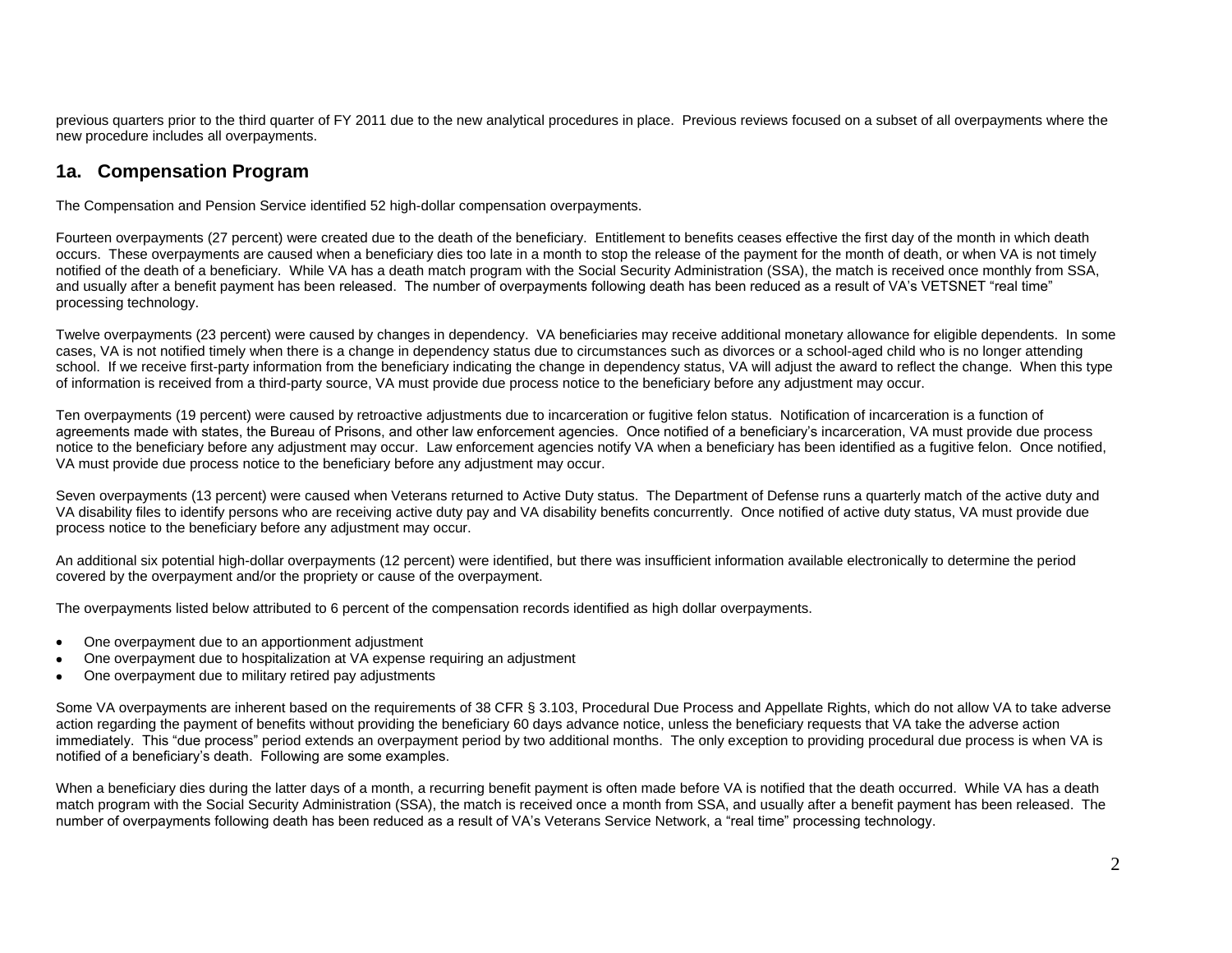While the Defense Finance and Accounting Service (DFAS) notifies VA of Veterans who return to active duty, VA must provide a 60-day "due process" period prior to discontinuing benefits, thereby extending the overpayment by two months.

Beneficiaries who are incarcerated or are fugitive felons are subject to a reduction or termination of benefits. Through matching programs, such as the fugitive felon program, the Bureau of Prisons, and other law enforcement agencies, VA receives information regarding incarcerated and fugitive felon beneficiaries after the beneficiary has been incarcerated or deemed a fugitive felon. By law, VA must provide a 60-day "due process" period prior to reducing or terminating benefits. As such, overpayments in these cases most frequently cannot be avoided.

Total Compensation Payments made this quarter: \$8,355,786,125.07 Random sample total of High-Dollar Overpayments identified in this quarter: \$1,056,096.70 Percent of random sample Overpayments: 0.0126

| <b>Amount of</b><br>Overpayment | <b>Entity or</b><br><b>Individual</b> | <b>City/County</b>    | <b>State</b>             | <b>Cause of Overpayment</b>     | <b>Actions/Plans to</b><br><b>Recover</b><br>Overpayment | <b>Status of</b><br>Overpayment | <b>Overall</b><br><b>Action</b><br><b>Plans</b> |
|---------------------------------|---------------------------------------|-----------------------|--------------------------|---------------------------------|----------------------------------------------------------|---------------------------------|-------------------------------------------------|
| \$285,921.00                    | Individual                            | Deltona               | <b>FL</b>                | <b>Fugitive Felon</b>           | Overpayments are                                         | <b>Collection in Progress</b>   | See                                             |
| \$133,920.00                    | Individual                            | Horseheads            | <b>NY</b>                | Death of Beneficiary            | routinely recovered                                      | <b>Collection in Progress</b>   | combined                                        |
| \$88,183.77                     | Individual                            | Chandler              | AZ                       | <b>Fugitive Felon</b>           | from future benefits                                     | <b>Collection in Progress</b>   | note after                                      |
| \$58,806.00                     | Individual                            | Tucson                | $\overline{AZ}$          | Unknown                         | awarded. If not                                          | <b>Collection in Progress</b>   | the Pension                                     |
| \$58,555.00                     | Individual                            | Sharon                | PA                       | Death of Beneficiary            | recovered, further                                       | <b>Collection in Progress</b>   | program                                         |
| \$39,480.00                     | Individual                            | Lemon Grove           | CA                       | <b>Military Retired Pay</b>     | actions are then taken                                   | <b>Collection in Progress</b>   | table                                           |
| \$31,680.00                     | Individual                            | Shelbyville           | $\sf IN$                 | Unknown                         | by the VA Debt                                           | Collection in Full              |                                                 |
| \$30,784.00                     | Individual                            | Walkersville          | <b>MD</b>                | Unknown                         | Management Center,                                       | <b>Collection in Progress</b>   |                                                 |
| \$29,400.00                     | Individual                            | Apollo Beach          | <b>FL</b>                | Death of Beneficiary            | including referral to the                                | <b>Collection in Progress</b>   |                                                 |
| \$15,260.20                     | Individual                            | Philadelphia          | PA                       | <b>Fugitive Felon</b>           | <b>Treasury Offset</b>                                   | <b>Collection in Progress</b>   |                                                 |
| \$14,076.00                     | Individual                            | <b>Redwood City</b>   | CA                       | Dependency Issue                | Program, as                                              | <b>Collection in Progress</b>   |                                                 |
| \$12,970.76                     | Individual                            | Saint Cloud           | <b>FL</b>                | <b>Fugitive Felon</b>           | appropriate.                                             | <b>Collection in Progress</b>   |                                                 |
| \$11,883.67                     | Individual                            | <b>Rapid City</b>     | SD                       | <b>Fugitive Felon</b>           |                                                          | <b>Collection in Progress</b>   |                                                 |
| \$11,811.00                     | Individual                            | Valdosta              | GA                       | Returned to Active Duty         |                                                          | <b>Collection in Progress</b>   |                                                 |
| \$11,616.00                     | Individual                            | Emporia               | VA                       | Death of Beneficiary            |                                                          | <b>Collection in Progress</b>   |                                                 |
| \$10,758.00                     | Individual                            | Albuquerque           | <b>NM</b>                | Dependency Issue                |                                                          | <b>Collection in Progress</b>   |                                                 |
| \$10,199.90                     | Individual                            | <b>Big Rapids</b>     | MI                       | Dependency Issue                |                                                          | <b>Collection in Progress</b>   |                                                 |
| \$9,252.00                      | Individual                            | <b>Pleasant Grove</b> | UT                       | Dependency Issue                |                                                          | <b>Collection in Progress</b>   |                                                 |
| \$9,000.00                      | Individual                            | DeKalb                | IL                       | Apportionment                   |                                                          | <b>Collection in Progress</b>   |                                                 |
| \$8,426.33                      | Individual                            | Sandusky              | $\overline{CH}$          | Dependency Issue                |                                                          | <b>Collection in Progress</b>   |                                                 |
| \$8,418.67                      | Individual                            | Whitwell              | <b>TN</b>                | <b>Fugitive Felon</b>           |                                                          | <b>Collection in Progress</b>   |                                                 |
| \$8,350.00                      | Individual                            | New Lisbon            | WI                       | Hospitalized at VA Expense      |                                                          | <b>Collection in Progress</b>   |                                                 |
| \$8,307.00                      | Individual                            | Philo                 | $rac{}{O}$               | Death of Beneficiary            |                                                          | <b>Collection in Progress</b>   |                                                 |
| \$7,900.00                      | Individual                            | Amarillo              | $\overline{\mathsf{TX}}$ | Death of Beneficiary            |                                                          | <b>Collection in Progress</b>   |                                                 |
| \$7,474.00                      | Individual                            | <b>Brunswick</b>      | GA                       | Dependency Issue                |                                                          | <b>Collection in Progress</b>   |                                                 |
| \$7,414.00                      | Individual                            | Carlsbad              | CA                       | Returned to Active Duty         |                                                          | <b>Collection in Progress</b>   |                                                 |
| \$7,132.07                      | Individual                            | Lawton                | OK                       | <b>Returned to Active Duty</b>  |                                                          | <b>Collection in Progress</b>   |                                                 |
| \$7,055.00                      | Individual                            | <b>Blanchard</b>      | OK                       | <b>Incarcerated Beneficiary</b> |                                                          | <b>Collection in Progress</b>   |                                                 |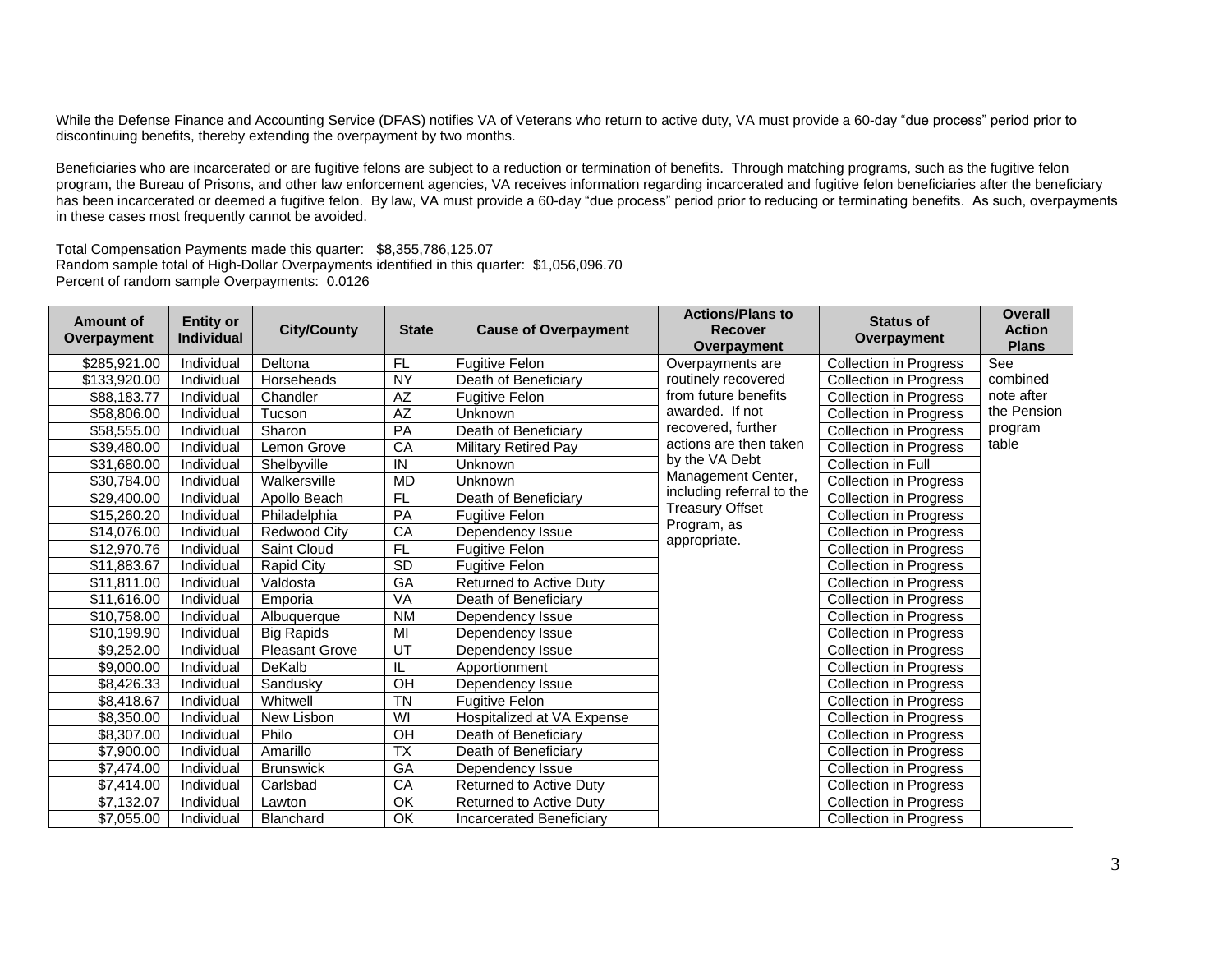| <b>Amount of</b><br>Overpayment | <b>Entity or</b><br>Individual | <b>City/County</b>  | <b>State</b> | <b>Cause of Overpayment</b>     | <b>Actions/Plans to</b><br><b>Recover</b><br>Overpayment | <b>Status of</b><br>Overpayment | <b>Overall</b><br><b>Action</b><br><b>Plans</b> |
|---------------------------------|--------------------------------|---------------------|--------------|---------------------------------|----------------------------------------------------------|---------------------------------|-------------------------------------------------|
| \$6,210.33                      | Individual                     | Hico                | <b>TX</b>    | Returned to Active Duty         | Overpayments are                                         | <b>Collection in Progress</b>   | See                                             |
| \$6,016.00                      | Individual                     | Harvey              | LA           | <b>Fugitive Felon</b>           | routinely recovered                                      | <b>Collection in Progress</b>   | combined                                        |
| \$5,936.00                      | Individual                     | <b>Bath</b>         | MI           | Dependency Issue                | from future benefits                                     | <b>Collection in Progress</b>   | note after                                      |
| \$5,856.00                      | Individual                     | Erie                | PA           | Dependency Issue                | awarded. If not                                          | <b>Collection in Progress</b>   | the Pension                                     |
| \$5,770.00                      | Individual                     | Fayetteville        | <b>NY</b>    | Death of Beneficiary            | recovered, further                                       | <b>Collection in Progress</b>   | program                                         |
| \$5,510.00                      | Individual                     | Akron               | OH           | Dependency Issue                | actions are then taken                                   | <b>Collection in Progress</b>   | table                                           |
| \$5,469.00                      | Individual                     | Sorrento            | <b>FL</b>    | Dependency Issue                | by the VA Debt                                           | <b>Collection in Progress</b>   |                                                 |
| \$5,458.13                      | Individual                     | Memphis             | <b>TN</b>    | Returned to Active Duty         | Management Center,                                       | <b>Collection in Progress</b>   |                                                 |
| \$5,414.00                      | Individual                     | <b>Ballston Spa</b> | <b>NY</b>    | Dependency Issue                | including referral to the                                | <b>Collection in Progress</b>   |                                                 |
| \$5,346.00                      | Individual                     | Clanton             | <b>AL</b>    | Death of Beneficiary            | <b>Treasury Offset</b>                                   | <b>Collection in Progress</b>   |                                                 |
| \$5,319.00                      | Individual                     | Springfield         | IL           | Dependency Issue                | Program, as                                              | <b>Collection in Progress</b>   |                                                 |
| \$5,122.60                      | Individual                     | Visalia             | CA           | <b>Fugitive Felon</b>           | appropriate.                                             | <b>Collection in Progress</b>   |                                                 |
| \$5,058.00                      | Individual                     | Bayamon             | <b>PR</b>    | Death of Beneficiary            |                                                          | Collection in Progress          |                                                 |
| \$5,058.00                      | Individual                     | Ogdensburg          | <b>NY</b>    | Death of Beneficiary            |                                                          | <b>Collection in Progress</b>   |                                                 |
| \$5,058.00                      | Individual                     | Cameron             | WV           | Death of Beneficiary            |                                                          | Collection in Full              |                                                 |
| \$5,038.40                      | Individual                     | <b>Burtrum</b>      | <b>MN</b>    | <b>Returned to Active Duty</b>  |                                                          | Collection in Full              |                                                 |
| \$4,649.57                      | Individual                     | Othello             | <b>WA</b>    | <b>Returned to Active Duty</b>  |                                                          | <b>Collection in Progress</b>   |                                                 |
| \$4,281.30                      | Individual                     | Clarksville         | <b>TN</b>    | <b>Incarcerated Beneficiary</b> |                                                          | <b>Collection in Progress</b>   |                                                 |
| \$3,089.00                      | Individual                     | Las Vegas           | <b>NV</b>    | Unknown                         |                                                          | <b>Collection in Full</b>       |                                                 |
| \$2,993.00                      | Individual                     | Bellingham          | <b>WA</b>    | Death of Beneficiary            |                                                          | <b>Collection in Progress</b>   |                                                 |
| \$2,673.00                      | Individual                     | Coplay              | PA           | Death of Beneficiary            |                                                          | Collection in Full              |                                                 |
| \$2,648.00                      | Individual                     | Peebles             | OH           | Death of Beneficiary            |                                                          | <b>Collection in Progress</b>   |                                                 |
| \$2,337.00                      | Individual                     | Curtis              | MI           | Unknown                         |                                                          | <b>Collection in Progress</b>   |                                                 |
| \$1,752.00                      | Individual                     | Portland            | <b>OR</b>    | Unknown                         |                                                          | <b>Collection in Progress</b>   |                                                 |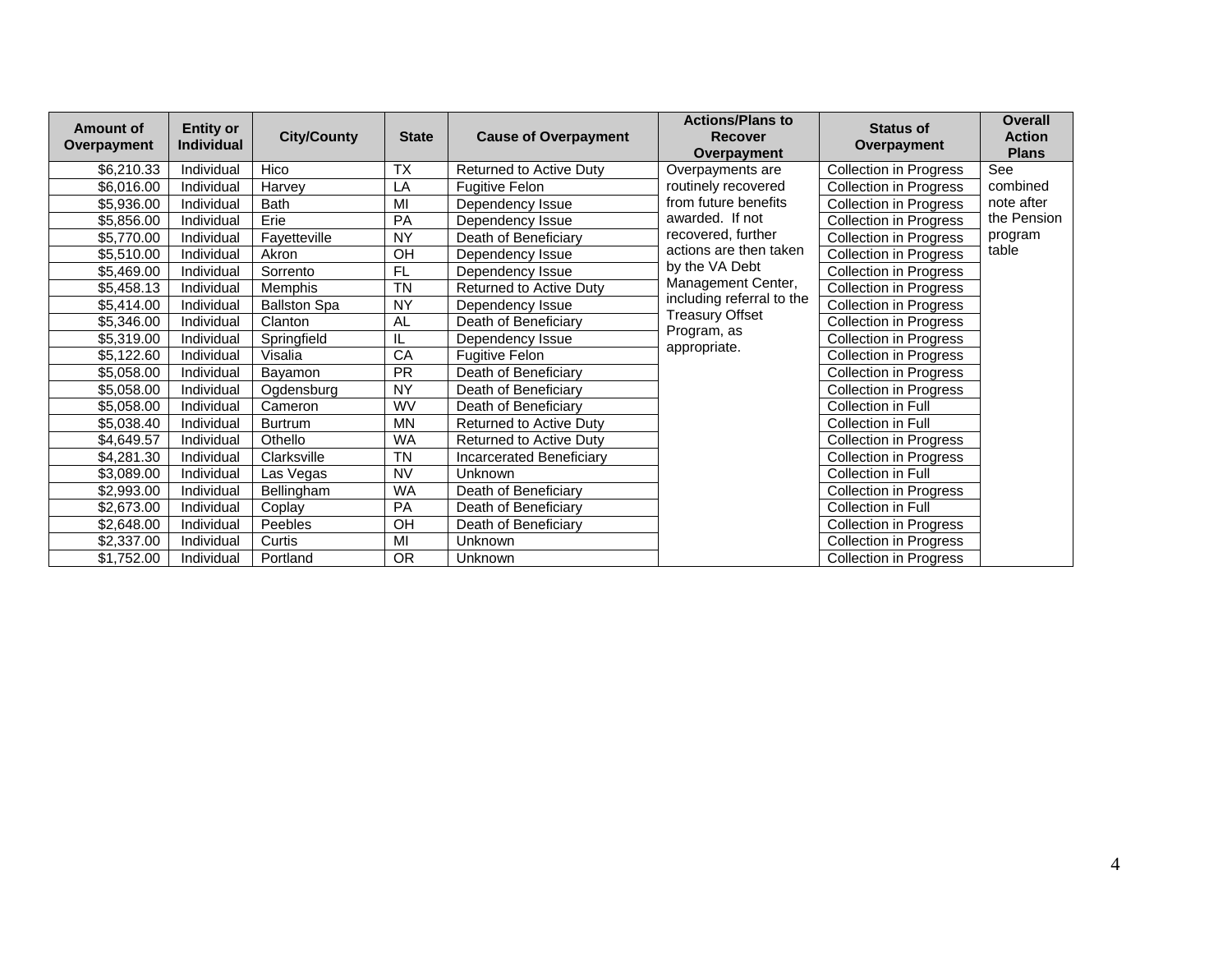## **1b. Pension Program**

The Compensation and Pension Service identified 112 high-dollar pension overpayments:

- Ninety-six (86 percent) were created due to a change in countable income.
- Six (5 percent) were created due to death of the beneficiary.  $\bullet$
- Six (5 percent) were due to incarceration or fugitive felon status.
- Two (2 percent) were created due to changes in dependency.
- Two (2 percent) were unknown overpayments created where there was insufficient information available electronically to determine the period covered by the overpayment and/or the propriety or cause of the overpayment.

Beneficiaries who are in receipt of pension before the end of August and who are not exempt from reporting their income under Public Law 103-271, will receive an Eligibility Verification Review (EVR) form in January of the following year. This form is used to report income for the prior calendar year, and claimants have 60 days to return the form. If the information received within this time frame is insufficient, an additional 60 days will be given to submit the required information.

Increases in countable income may result in high dollar overpayments when there are not enough medical expenses to reduce the countable income. VA receives information on a regular basis from several Federal agencies and compares it to information used to determine the status of VA beneficiaries. The matches identify cases where there are apparent contradictions between information contained in VA records and information furnished by other Federal agencies that affect entitlement. Some matching data, such as that received from the SSA and the Internal Revenue Service (IRS), is usually received after the increase in countable income has already occurred. The EVR process and the data matching agreements with other Federal agencies ensure that necessary adjustments in countable income are appropriately processed when notification is received showing a change in countable income.

Total Pension Payments made this quarter: \$1,056,158,825.93 Random sample total of High-Dollar Overpayments identified in this quarter: \$1,829,927.00 Percent of random sample Overpayments: 0.1733

| <b>Amount of</b><br>Overpayment | <b>Entity or</b><br><b>Individual</b> | <b>City/County</b>  | <b>State</b> | <b>Cause of Overpayment</b> | <b>Actions/Plans to</b><br><b>Recover Overpayment</b> | <b>Status of Overpayment</b>  | <b>Overall Action</b><br><b>Plans</b> |
|---------------------------------|---------------------------------------|---------------------|--------------|-----------------------------|-------------------------------------------------------|-------------------------------|---------------------------------------|
| \$85,831.00                     | Individual                            | Albany              | <b>KY</b>    | Income Change               | Overpayments are                                      | <b>Collection in Progress</b> | See combined note                     |
| \$66,608.00                     | Individual                            | Wadley              | AL           | Income Change               | routinely recovered from                              | <b>Collection in Progress</b> | after the Pension                     |
| \$60,651,00                     | Individual                            | Goshen              | IN           | Income Change               | future benefits awarded.                              | <b>Collection in Progress</b> | program table                         |
| \$52,530.00                     | Individual                            | Findlav             | OΗ           | Income Change               | If not recovered, further                             | <b>Collection in Progress</b> |                                       |
| \$40,028,00                     | Individual                            | Cleveland           | AL           | Income Change               | actions are then taken                                | <b>Collection in Progress</b> |                                       |
| \$35,867,00                     | Individual                            | Jacksonville        | FL.          | Income Change               | by the VA Debt                                        | <b>Collection in Progress</b> |                                       |
| \$35,435.00                     | Individual                            | Aurora              | CO           | Income Change               | Management Center,                                    | <b>Collection in Progress</b> |                                       |
| \$35,401.00                     | Individual                            | <b>Happy Valley</b> | <b>OR</b>    | Income Change               | including referral to the                             | <b>Collection in Progress</b> |                                       |
| \$35,244.00                     | Individual                            | Sheffield           | AL           | Income Change               | Treasury Offset                                       | Collection in Full            |                                       |
| \$34,740.00                     | Individual                            | Dublin              | <b>TX</b>    | Income Change               | Program, as                                           | <b>Collection in Progress</b> |                                       |
| \$32,451.00                     | Individual                            | Marion              | ΙN           | Income Change               | appropriate.                                          | <b>Collection in Progress</b> |                                       |
| \$31,560.00                     | Individual                            | Greene              | <b>NY</b>    | Income Change               | Overpayments are                                      | <b>Collection in Progress</b> | See combined note                     |
| \$29,973.00                     | Individual                            | Land O Lakes        | FL.          | Income Change               | routinely recovered from                              | <b>Collection in Progress</b> | after the Pension                     |
| \$29,731.00                     | Individual                            | Long Beach          | CA           | Income Change               | future benefits awarded.                              | <b>Collection in Progress</b> | program table                         |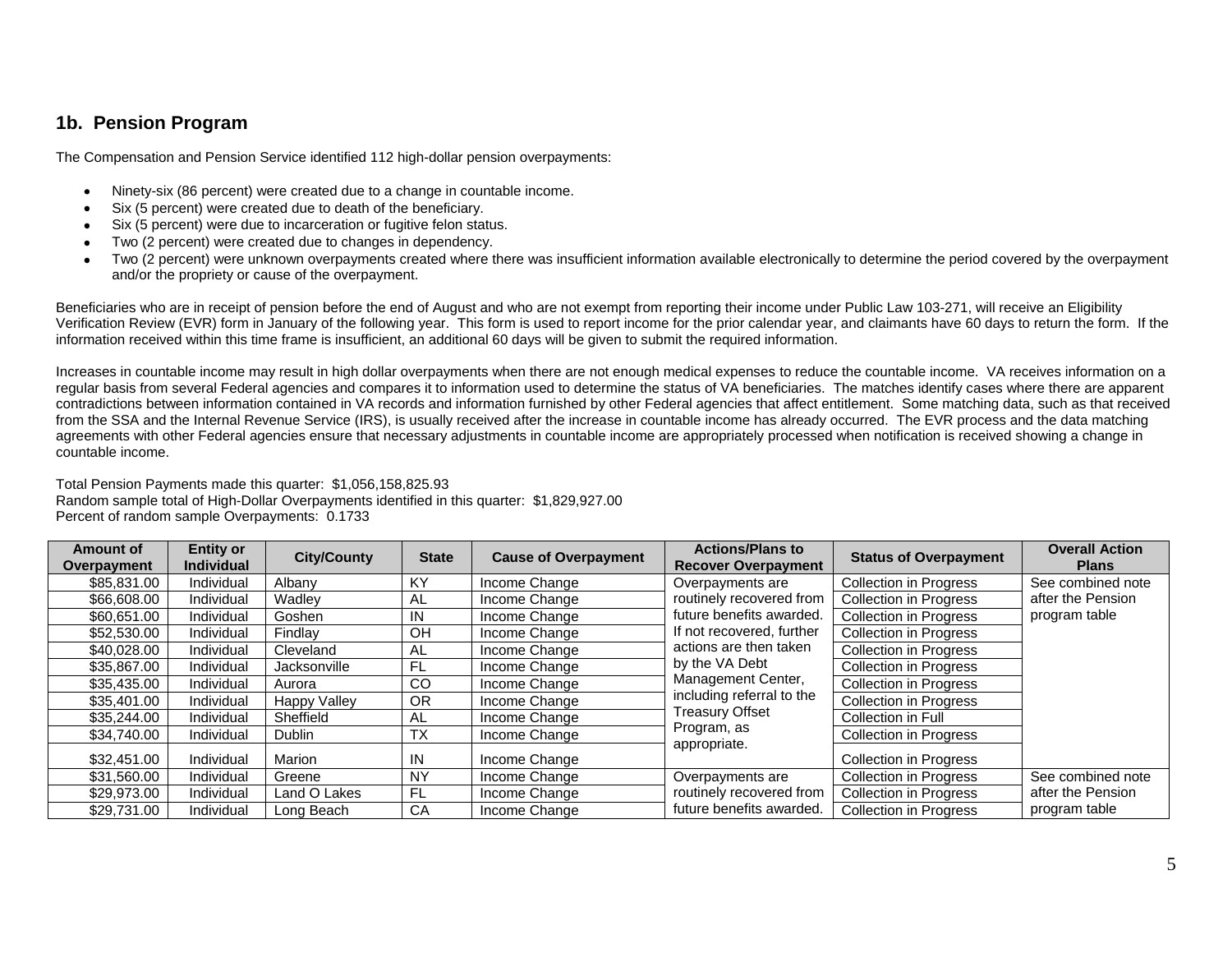| <b>Amount of</b><br>Overpayment | <b>Entity or</b><br>Individual | <b>City/County</b>   | <b>State</b>             | <b>Cause of Overpayment</b>     | <b>Actions/Plans to</b><br><b>Recover Overpayment</b> | <b>Status of Overpayment</b>  | <b>Overall Action</b><br><b>Plans</b> |
|---------------------------------|--------------------------------|----------------------|--------------------------|---------------------------------|-------------------------------------------------------|-------------------------------|---------------------------------------|
| \$29,550.00                     | Individual                     | Lake Preston         | SD                       | <b>Fugitive Felon</b>           | If not recovered, further                             | <b>Collection in Progress</b> |                                       |
| \$28,399.00                     | Individual                     | Alexandria           | VA                       | Income Change                   | actions are then taken                                | <b>Collection in Progress</b> |                                       |
| \$27,672.00                     | Individual                     | Mansfield            | $\overline{OH}$          | Income Change                   | by the VA Debt                                        | <b>Collection in Progress</b> |                                       |
| \$27,286.00                     | Individual                     | Moundsville          | WV                       | Income Change                   | Management Center,                                    | <b>Collection in Progress</b> |                                       |
| \$24,694.00                     | Individual                     | Tillamook            | OR                       | Income Change                   | including referral to the                             | Collection in Progress        |                                       |
| \$23,698.00                     | Individual                     | <b>Union City</b>    | $G$ A                    | Income Change                   | <b>Treasury Offset</b>                                | <b>Collection in Progress</b> |                                       |
| \$23,232.00                     | Individual                     | Eufaula              | <b>AL</b>                | Income Change                   | Program, as                                           | <b>Collection in Progress</b> |                                       |
| \$22,176.00                     | Individual                     | Booneville           | <b>MS</b>                | Income Change                   | appropriate.                                          | Collection in Progress        |                                       |
| \$21,622.00                     | Individual                     | Zion                 | IL                       | Income Change                   |                                                       | <b>Collection in Progress</b> |                                       |
| \$21,172.00                     | Individual                     | Batesville           | <b>MS</b>                | Income Change                   |                                                       | <b>Collection in Progress</b> |                                       |
| \$21,168.00                     | Individual                     | Venice               | F                        | Income Change                   |                                                       | <b>Collection in Progress</b> |                                       |
| $\sqrt{$21,148.00}$             | Individual                     | St Petersburg        | FL                       | Income Change                   |                                                       | <b>Collection in Progress</b> |                                       |
| \$20,295.00                     | Individual                     | Colorado Springs     | $\overline{co}$          | Income Change                   |                                                       | <b>Collection in Progress</b> |                                       |
| \$20,064.00                     | Individual                     | Lake Stevens         | <b>WA</b>                | Income Change                   |                                                       | <b>Collection in Progress</b> |                                       |
| \$19,840.00                     | Individual                     | Hollidaysburg        | PA                       | Income Change                   |                                                       | <b>Collection in Progress</b> |                                       |
| \$19,700.00                     | Individual                     | Pasadena             | CA                       | <b>Incarcerated Beneficiary</b> |                                                       | <b>Collection in Progress</b> |                                       |
| \$19,700.00                     | Individual                     | Monroe               | LA                       | Income Change                   |                                                       | <b>Collection in Progress</b> |                                       |
| \$19,410.00                     | Individual                     | Eaton                | $\overline{OH}$          | Death of Beneficiary            |                                                       | <b>Collection in Progress</b> |                                       |
| \$19,365.00                     | Individual                     | Clio                 | MI                       | Income Change                   |                                                       | <b>Collection in Progress</b> |                                       |
| \$19,008.00                     | Individual                     | Gladstone            | <b>NJ</b>                | Income Change                   |                                                       | <b>Collection in Progress</b> |                                       |
| \$18,732.00                     | Individual                     | Ford                 | <b>WA</b>                | Income Change                   |                                                       | <b>Collection in Progress</b> |                                       |
| \$18,715.00                     | Individual                     | Mannford             | $\overline{OK}$          | Income Change                   |                                                       | <b>Collection in Progress</b> |                                       |
| \$18,694.00                     | Individual                     | Livingston           | $\overline{TX}$          | Income Change                   |                                                       | <b>Collection in Progress</b> |                                       |
| \$17,580.00                     | Individual                     | Lake Worth           | FL                       | Income Change                   |                                                       | <b>Collection in Progress</b> |                                       |
| \$17,354.00                     | Individual                     | <b>Big Cabin</b>     | $\overline{OK}$          | Income Change                   |                                                       | <b>Collection in Progress</b> |                                       |
| \$16,896.00                     | Individual                     | <b>Titusville</b>    | PA                       | Unknown                         |                                                       | Collection in Full            |                                       |
| \$16,440.00                     | Individual                     | Reading              | MA                       | Income Change                   |                                                       | Collection in Full            |                                       |
| \$16,368.00                     | Individual                     | <b>American Fork</b> | UT                       | Income Change                   |                                                       | <b>Collection in Progress</b> |                                       |
| \$15,971.00                     | Individual                     | Gwynn Oak            | <b>MD</b>                | Income Change                   |                                                       | <b>Collection in Progress</b> |                                       |
| \$15,916.00                     | Individual                     | Bayfield             | $\overline{co}$          | Income Change                   |                                                       | <b>Collection in Progress</b> |                                       |
| \$15,203.00                     | Individual                     | Torrance             | CA                       | Unknown                         |                                                       | <b>Collection in Progress</b> |                                       |
| \$14,784.00                     | Individual                     | West Lafayette       | $\overline{I}$           | Income Change                   |                                                       | <b>Collection in Progress</b> |                                       |
| \$14,784.00                     | Individual                     | Granger              | $\overline{N}$           | Income Change                   |                                                       | <b>Collection in Progress</b> |                                       |
| \$14,740.00                     | Individual                     | Fresno               | $\overline{\mathsf{TX}}$ | Income Change                   |                                                       | <b>Collection in Progress</b> |                                       |
| \$14,466.00                     | Individual                     | Englewood            | <b>TN</b>                | Income Change                   |                                                       | <b>Collection in Full</b>     |                                       |
| \$14,434.00                     | Individual                     | Erath                | LA                       | Income Change                   |                                                       | <b>Collection in Progress</b> |                                       |
| \$14,204.00                     | Individual                     | Phoenix              | AZ                       | Income Change                   |                                                       | <b>Collection in Progress</b> |                                       |
| \$13,656.00                     | Individual                     | <b>Bella Vista</b>   | A <sub>R</sub>           | Income Change                   | Overpayments are                                      | Collection in Full            | See combined note                     |
| \$13,635.00                     | Individual                     | Venice               | FL                       | Death of Beneficiary            | routinely recovered from                              | <b>Collection in Progress</b> | after the Pension                     |
| \$13,587.00                     | Individual                     | Fontana              | CA                       | Income Change                   | future benefits awarded.                              | <b>Collection in Progress</b> | program table                         |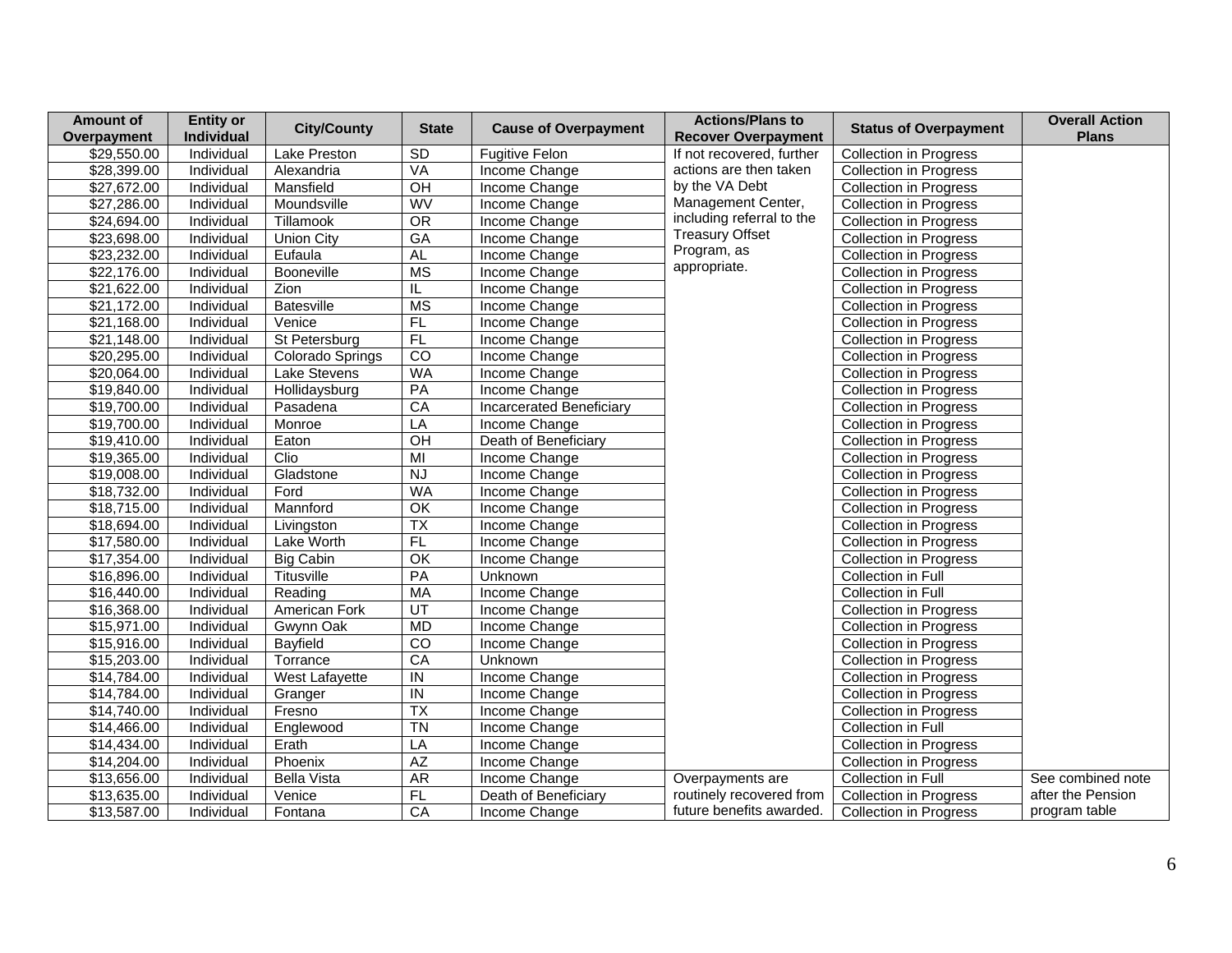| <b>Amount of</b><br>Overpayment | <b>Entity or</b><br>Individual | <b>City/County</b>      | <b>State</b>    | <b>Cause of Overpayment</b> | <b>Actions/Plans to</b><br><b>Recover Overpayment</b> | <b>Status of Overpayment</b>  | <b>Overall Action</b><br><b>Plans</b> |
|---------------------------------|--------------------------------|-------------------------|-----------------|-----------------------------|-------------------------------------------------------|-------------------------------|---------------------------------------|
| \$13,485.00                     | Individual                     | Lilburn                 | GA              | Income Change               | If not recovered, further                             | <b>Collection in Progress</b> |                                       |
| \$13,441.00                     | Individual                     | <b>Traverse City</b>    | $\overline{M}$  | Income Change               | actions are then taken                                | <b>Collection in Progress</b> |                                       |
| \$13,281.00                     | Individual                     | Waukesha                | WI              | <b>Income Change</b>        | by the VA Debt                                        | <b>Collection in Progress</b> |                                       |
| \$13,152.00                     | Individual                     | Tilton                  | NH              | Income Change               | Management Center,                                    | <b>Collection in Progress</b> |                                       |
| \$12,411.00                     | Individual                     | Slocomb                 | <b>AL</b>       | Income Change               | including referral to the                             | <b>Collection in Progress</b> |                                       |
| \$11,830.00                     | Individual                     | Houston                 | $\overline{TX}$ | Income Change               | <b>Treasury Offset</b>                                | <b>Collection in Progress</b> |                                       |
| \$11,820.00                     | <b>Individual</b>              | Portland                | $\overline{OR}$ | <b>Fugitive Felon</b>       | Program, as                                           | <b>Collection in Progress</b> |                                       |
| \$11,820.00                     | Individual                     | Coatesville             | PA              | Incarcerated Beneficiary    | appropriate.                                          | <b>Collection in Progress</b> |                                       |
| \$11,820.00                     | Individual                     | Clinton                 | <b>MD</b>       | Income Change               |                                                       | <b>Collection in Progress</b> |                                       |
| \$11,174.00                     | Individual                     | Lafollette              | <b>TN</b>       | Income Change               |                                                       | <b>Collection in Progress</b> |                                       |
| \$10,944.00                     | Individual                     | Libby                   | MT              | Income Change               |                                                       | <b>Collection in Progress</b> |                                       |
| \$10,311.00                     | Individual                     | Roseboro                | NC              | Income Change               |                                                       | <b>Collection in Progress</b> |                                       |
| \$10,209.00                     | Individual                     | <b>University Place</b> | <b>WA</b>       | Income Change               |                                                       | <b>Collection in Progress</b> |                                       |
| \$10,016.00                     | Individual                     | Tallassee               | <b>AL</b>       | Income Change               |                                                       | <b>Collection in Progress</b> |                                       |
| \$9,861.00                      | Individual                     | North Lauderdale        | FL              | Income Change               |                                                       | <b>Collection in Progress</b> |                                       |
| \$9,833.00                      | Individual                     | Hampton                 | $\overline{IA}$ | Income Change               |                                                       | <b>Collection in Progress</b> |                                       |
| \$9,352.00                      | Individual                     | Canonsburg              | PA              | Income Change               |                                                       | <b>Collection in Progress</b> |                                       |
| \$9,299.00                      | Individual                     | Selah                   | <b>WA</b>       | Income Change               |                                                       | Collection in Full            |                                       |
| \$9,291.00                      | Individual                     | Cape Coral              | FL              | Income Change               |                                                       | <b>Collection in Progress</b> |                                       |
| \$9,243.00                      | Individual                     | Saltville               | VA              | Income Change               |                                                       | <b>Collection in Progress</b> |                                       |
| \$9,240.00                      | Individual                     | Washington              | LA              | Income Change               |                                                       | <b>Collection in Progress</b> |                                       |
| \$8,974.00                      | Individual                     | Sacramento              | CA              | Income Change               |                                                       | <b>Collection in Progress</b> |                                       |
| \$8,888.00                      | Individual                     | Spearfish               | SD              | Income Change               |                                                       | <b>Collection in Progress</b> |                                       |
| \$8,592.00                      | Individual                     | Fairfield               | $\overline{CH}$ | Income Change               |                                                       | <b>Collection in Progress</b> |                                       |
| $\overline{$8,148.00}$          | Individual                     | Juno Beach              | FL              | Income Change               |                                                       | <b>Collection in Progress</b> |                                       |
| \$8,060.00                      | Individual                     | Los Angeles             | CA              | Income Change               |                                                       | <b>Collection in Progress</b> |                                       |
| \$7,805.00                      | Individual                     | Kokomo                  | $\overline{I}$  | Income Change               |                                                       | <b>Collection in Progress</b> |                                       |
| \$7,320.00                      | Individual                     | Florence                | <b>AL</b>       | Income Change               |                                                       | <b>Collection in Progress</b> |                                       |
| \$7,272.00                      | Individual                     | El Granada              | CA              | Income Change               |                                                       | <b>Collection in Progress</b> |                                       |
| \$7,251.00                      | Individual                     | Saline                  | M <sub>l</sub>  | Death of Beneficiary        |                                                       | Collection in Full            |                                       |
| \$7,205.50                      | Individual                     | Eagle River             | AK              | Income Change               |                                                       | <b>Collection in Progress</b> |                                       |
| \$7,167.00                      | Individual                     | Newtown Square          | PA              | Income Change               |                                                       | <b>Collection in Progress</b> |                                       |
| \$7,152.00                      | Individual                     | Spring                  | $\overline{TX}$ | Death of Beneficiary        |                                                       | <b>Collection in Progress</b> |                                       |
| \$6,953.00                      | Individual                     | Shevlin                 | <b>MN</b>       | Income Change               |                                                       | <b>Collection in Progress</b> |                                       |
| \$6,895.00                      | Individual                     | Jacksonville            | FL              | Death of Beneficiary        |                                                       | <b>Collection in Progress</b> |                                       |
| \$6,895.00                      | Individual                     | <b>Newport News</b>     | VA              | <b>Fugitive Felon</b>       |                                                       | <b>Collection in Progress</b> |                                       |
| \$6,842.30                      | Individual                     | Eastover                | $\overline{NC}$ | <b>Fugitive Felon</b>       |                                                       | <b>Collection in Progress</b> |                                       |
| \$6,830.00                      | Individual                     | Frederick               | SD              | Income Change               | Overpayments are                                      | <b>Collection in Progress</b> | See combined note                     |
| \$6,732.00                      | Individual                     | Boone                   | NC              | Dependency Issue            | routinely recovered from                              | <b>Collection in Progress</b> | after the Pension                     |
| \$6,590.49                      | Individual                     | New Orleans             | LA              | Income Change               | future benefits awarded.                              | <b>Collection in Progress</b> | program table                         |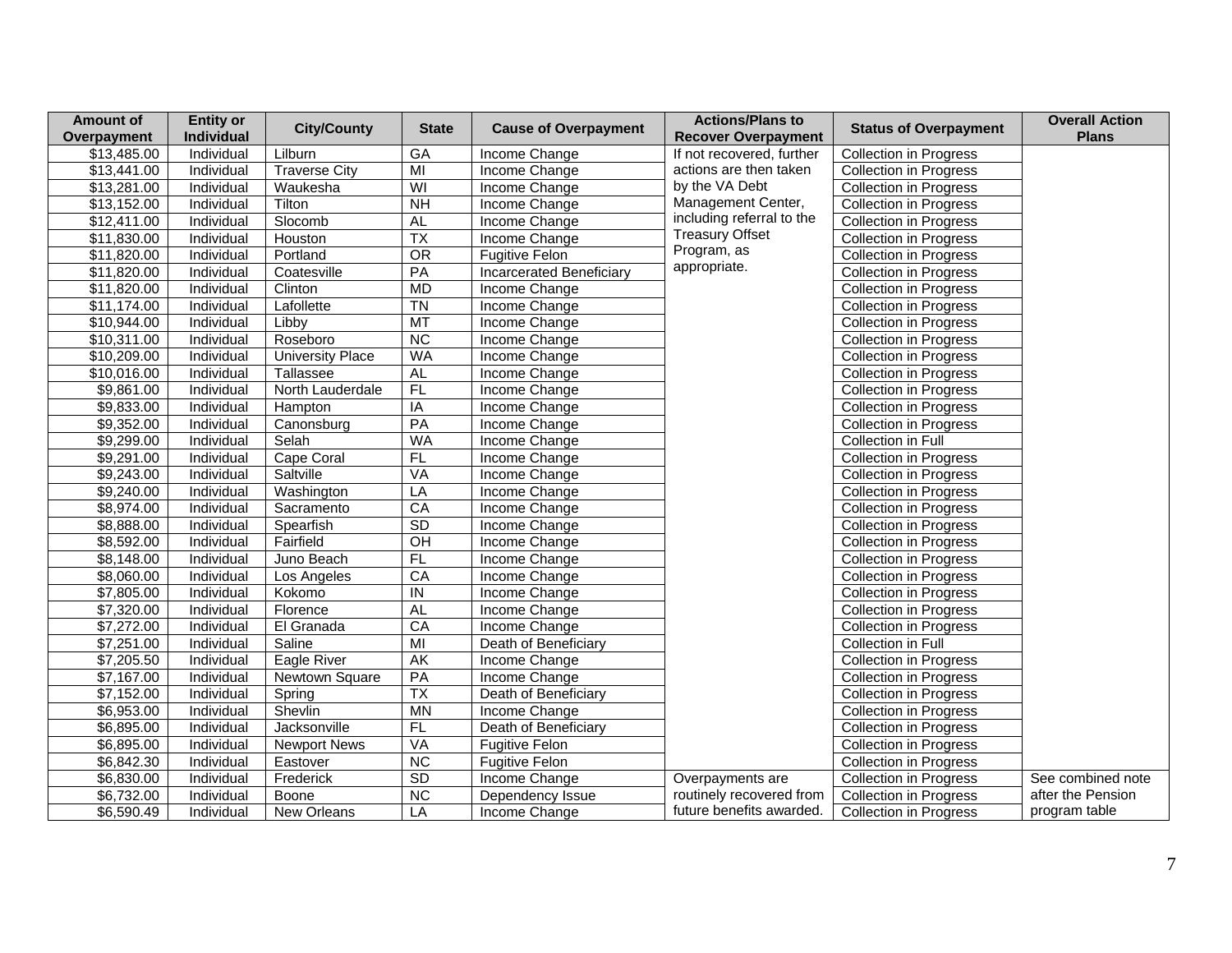| Amount of<br>Overpayment | <b>Entity or</b><br><b>Individual</b> | <b>City/County</b>      | <b>State</b> | <b>Cause of Overpayment</b> | <b>Actions/Plans to</b><br><b>Recover Overpayment</b> | <b>Status of Overpayment</b>  | <b>Overall Action</b><br><b>Plans</b> |
|--------------------------|---------------------------------------|-------------------------|--------------|-----------------------------|-------------------------------------------------------|-------------------------------|---------------------------------------|
| \$6,572.00               | Individual                            | Tulare                  | CA           | Income Change               | If not recovered, further                             | <b>Collection in Progress</b> |                                       |
| \$6,416.71               | Individual                            | Dayton                  | OH           | Income Change               | actions are then taken                                | <b>Collection in Progress</b> |                                       |
| \$6,372.00               | Individual                            | Owensville              | <b>MO</b>    | Income Change               | by the VA Debt                                        | <b>Collection in Progress</b> |                                       |
| \$6,368.00               | Individual                            | Waukesha                | WI           | Income Change               | Management Center,                                    | <b>Collection in Progress</b> |                                       |
| \$5,949.00               | Individual                            | Ponca City              | OK           | Income Change               | including referral to the                             | Collection in Full            |                                       |
| \$5,847.00               | Individual                            | Mission Viejo           | CA           | Death of Beneficiary        | <b>Treasury Offset</b>                                | Collection in Full            |                                       |
| \$5,616.00               | Individual                            | Whiterocks              | UT           | Income Change               | Program, as                                           | <b>Collection in Progress</b> |                                       |
| \$5,520.00               | Individual                            | Lawnside                | <b>NJ</b>    | Income Change               | appropriate.                                          | <b>Collection in Progress</b> |                                       |
| \$5,514.00               | Individual                            | <b>Bark River</b>       | MI           | Income Change               |                                                       | <b>Collection in Progress</b> |                                       |
| \$5,370.00               | Individual                            | Poulsbo                 | <b>WA</b>    | Income Change               |                                                       | <b>Collection in Progress</b> |                                       |
| \$5,138.00               | Individual                            | McMinnville             | <b>OR</b>    | Income Change               |                                                       | <b>Collection in Progress</b> |                                       |
| \$4,627.00               | Individual                            | Clarksville             | <b>TN</b>    | Income Change               |                                                       | Collection in Full            |                                       |
| \$4,200.00               | Individual                            | Union City              | GA           | Income Change               |                                                       | Collection in Progress        |                                       |
| \$3,185.00               | Individual                            | <b>West Terre Haute</b> | IN           | Income Change               |                                                       | <b>Collection in Progress</b> |                                       |
| \$2,360.00               | Individual                            | St. Louis               | <b>MO</b>    | Income Change               |                                                       | <b>Collection in Progress</b> |                                       |
| \$2,328.00               | Individual                            | Headland                | AL           | Income Change               |                                                       | <b>Collection in Progress</b> |                                       |
| \$1,949.00               | Individual                            | Madison                 | WI           | Dependency Issue            |                                                       | <b>Collection in Progress</b> |                                       |
| \$1,782.00               | Individual                            | Keno                    | <b>OR</b>    | Income Change               |                                                       | <b>Collection in Progress</b> |                                       |

#### **Note:**

#### Field offices are reminded of the following:

Guidance provided in FL 08-05, Controls to Minimize Compensation Benefit Overpayments, requires claims processors to establish an end product (EP) 690 in addition to the control EP. The purpose of this EP 690 is to help monitor timeliness in completing action on pending issues with potential overpayments.

FL 08-09, Prioritization and Processing of System-Generated Messages (Write-outs), includes current procedures for monitoring notice of exception reports. The FL provides guidance for prioritization and processing of system-generated messages (write-outs).

Guidance under M21-1MR, Part I, Chapter 2.B.7.a requires field personnel to take immediate action to resolve claims involving due process when their associated controls mature.

Provide quarterly feedback to the field on the findings from the review of overpayments through the *Compensation Service* Bulletin.

Include "matching program" training as a mandatory topic for the FY 2012 National Training Curriculum.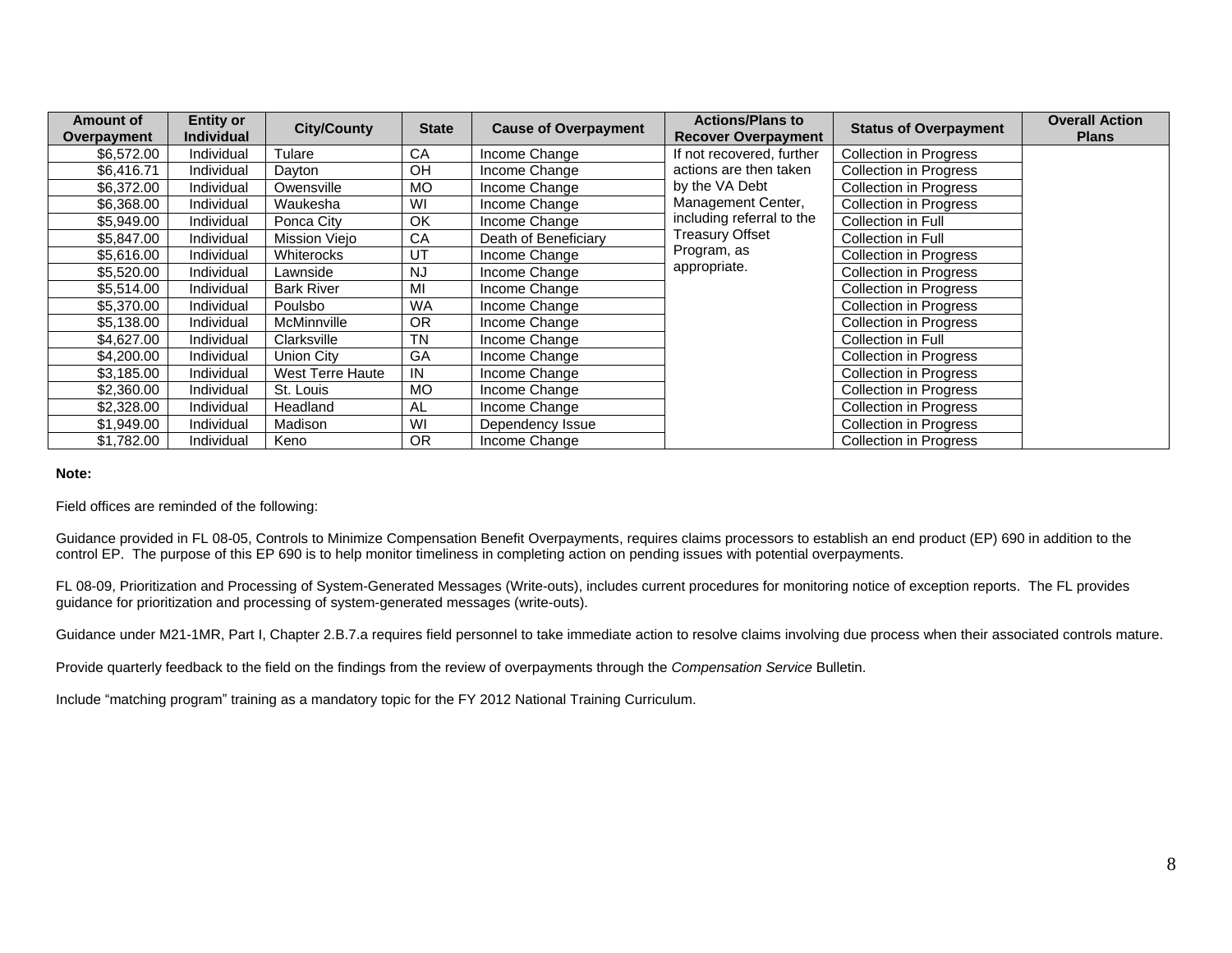### **2. Education Program**

Beginning in the third quarter of FY 2011, VBA modified its analytical process to improve the statistical validity of the high dollar overpayment review. The new process requires a review of a stratified random sample of the total number of Education overpayments. Conclusions and estimates are at a 95 percent confidence level with a  $\pm$  2.5 percent interval.

There were 17,589 Education overpayments identified in the fourth quarter of FY 2011. Of these overpayments, 48.3 percent were to entities and 51.7 percent were to individuals. A random sample of 269 Education overpayments was reviewed. The review revealed that 14 (5.2 percent) overpayments were due to VA error, 18 (6.7 percent) overpayments were due to school errors, and the remaining 237 (88.1 percent) were not overpayments. These remaining payments were proper when disbursed, but later became overpayments due to students' changing enrollment status. Based on these sampling results, we projected that 915 of the 17,589 overpayments originally identified were due to VA error, 1,178 overpayments were due to school error, and 15,496 were proper payments when disbursed and became overpayments later based on students' changing enrollment status. These findings cannot be compared to findings prior to the third quarter of FY 2011 due to the new analytical process in place. Previous reviews focused on a subset of all overpayments whereas the new process includes all overpayments.

Total Education payments made this quarter: \$2,503,864,779.50 Random sample total of high-dollar overpayments identified in this quarter: \$1,042,247.30 Percent of random sample overpayments: 0.0416

| <b>Amount of</b><br>Overpayment | <b>Entity or</b><br><b>Individual</b> | <b>City/County</b> | <b>State</b> | <b>Cause of Overpayment</b>   | <b>Actions/Plans to Recover</b><br>Overpayment | <b>Status of</b><br>Overpayment | <b>Overall Action</b><br><b>Plans</b> |
|---------------------------------|---------------------------------------|--------------------|--------------|-------------------------------|------------------------------------------------|---------------------------------|---------------------------------------|
| \$21,558.73                     | Individual                            | New Hope           | AL           | Proper payment when disbursed | Overpayments are routinely                     | Collection in Full              | See Note Below                        |
| \$21,153.32                     | Entity                                | Cheyenne           | WY           | VA Error                      | recovered from future                          | Collection in Progress          | Table                                 |
| \$17,965.44                     | Individual                            | Santa Ana          | CA           | Proper payment when disbursed | benefits awarded. If not                       | <b>Collection in Progress</b>   |                                       |
| \$14,699.50                     | Entity                                | Daytona Beach      | <b>FL</b>    | VA Error                      | recovered, further actions                     | <b>Collection in Progress</b>   |                                       |
| \$14,030.94                     | Entity                                | _ouisville         | KY           | <b>VA Error</b>               | are then taken by the VA                       | <b>Collection in Full</b>       |                                       |
| \$13,071.67                     | Individual                            | Trumann            | <b>AR</b>    | Proper payment when disbursed | Debt Management Center,                        | Collection in Full              |                                       |
| \$13,005.15                     | Entity                                | Cavite             | <b>PR</b>    | School Error                  | including referral to the                      | Collection in Full              |                                       |
| \$12,860.00                     | Entity                                | Fremont            | <b>NE</b>    | Proper payment when disbursed | Treasury Offset Program,                       | <b>Collection in Progress</b>   |                                       |
| \$12,320.00                     | Entity                                | Frackville         | PA           | Proper payment when disbursed | as appropriate.                                | <b>Collection in Full</b>       |                                       |
| \$11,550.60                     | Individual                            | Northridge         | CA           | Proper payment when disbursed |                                                | Collection in Full              |                                       |
| \$10,200.00                     | Entity                                | New Orleans        | LA           | School Error                  |                                                | <b>Collection in Progress</b>   |                                       |
| \$10,016.83                     | Entity                                | Norfolk            | VA           | Proper payment when disbursed |                                                | Collection in Progress          |                                       |
| \$9,825.46                      | Individual                            | South Pekin        | IL           | Proper payment when disbursed |                                                | <b>Collection in Progress</b>   |                                       |
| \$9,547.20                      | Individual                            | Yonkers            | <b>NY</b>    | Proper payment when disbursed |                                                | <b>Collection in Progress</b>   |                                       |
| \$8,990.00                      | Entity                                | Dover              | <b>NH</b>    | Proper payment when disbursed |                                                | <b>Collection in Progress</b>   |                                       |
| \$8,758.00                      | Entity                                | Fayetteville       | <b>NC</b>    | Proper payment when disbursed |                                                | <b>Collection in Progress</b>   |                                       |
| \$8,721.00                      | Individual                            | <b>Brooklyn</b>    | <b>NY</b>    | Proper payment when disbursed |                                                | <b>Collection in Progress</b>   |                                       |
| \$8,577.55                      | Individual                            | Glencoe            | KY           | Proper payment when disbursed |                                                | Collection in Full              |                                       |
| \$8,229.00                      | Individual                            | Reno               | <b>NV</b>    | Proper payment when disbursed |                                                | <b>Collection in Progress</b>   |                                       |
| \$8,152.20                      | Individual                            | Fort Belvoir       | VA           | Proper payment when disbursed |                                                | <b>Collection in Progress</b>   |                                       |
| \$8,120.00                      | Entity                                | Deming             | <b>NM</b>    | Proper payment when disbursed |                                                | <b>Collection in Progress</b>   |                                       |
| \$7,979.32                      | Individual                            | Athens             | OH           | Proper payment when disbursed |                                                | <b>Collection in Progress</b>   |                                       |
| \$7,916.93                      | Individual                            | Ashburn            | VA           | Proper payment when disbursed |                                                | Collection in Full              |                                       |
| \$7,624.35                      | Individual                            | Peyton             | <b>CO</b>    | VA Error                      |                                                | <b>Collection in Progress</b>   |                                       |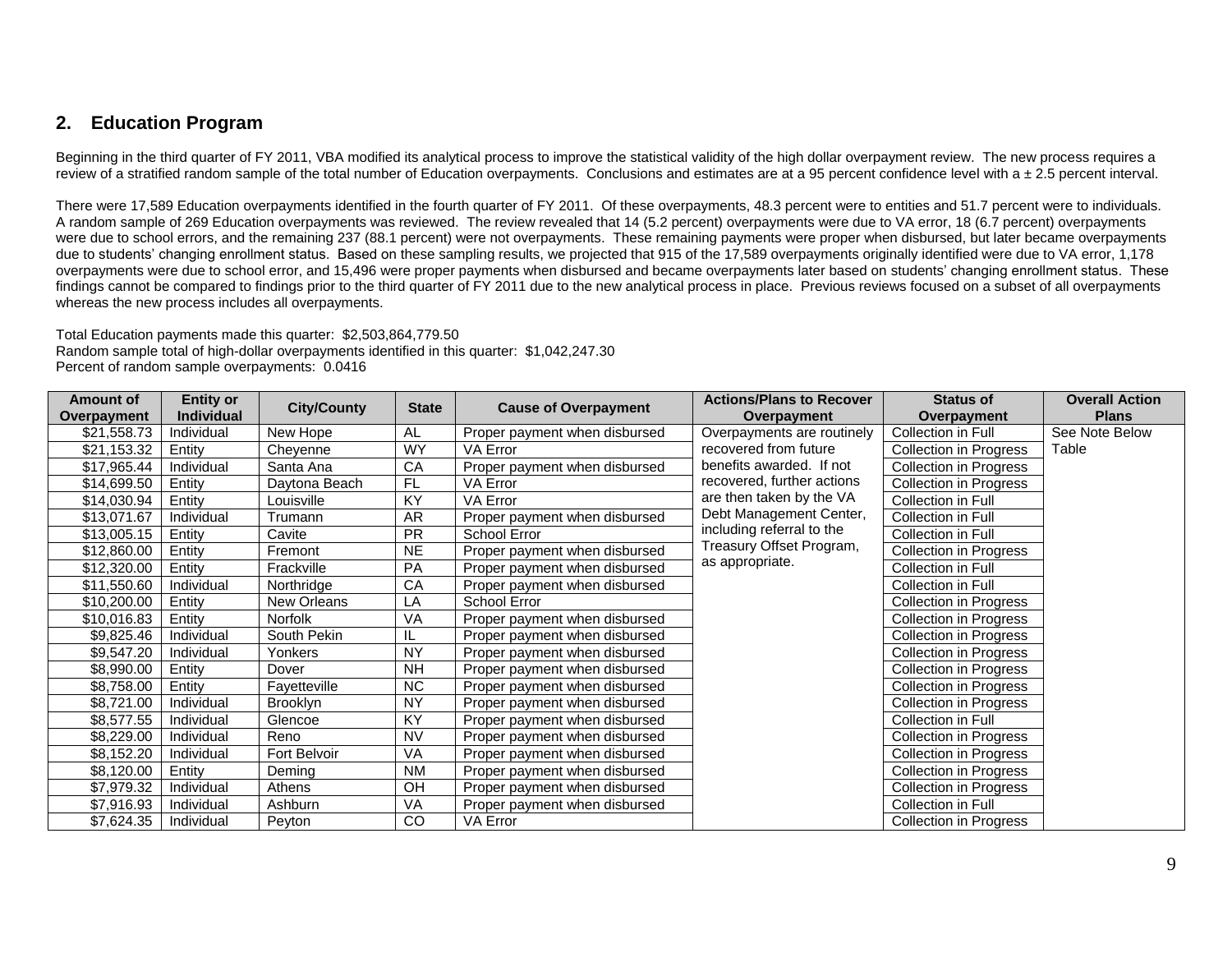| <b>Amount of</b> | <b>Entity or</b> | <b>City/County</b> | <b>State</b>             | <b>Cause of Overpayment</b>   | <b>Actions/Plans to Recover</b> | <b>Status of</b>              | <b>Overall Action</b> |
|------------------|------------------|--------------------|--------------------------|-------------------------------|---------------------------------|-------------------------------|-----------------------|
| Overpayment      | Individual       |                    |                          |                               | Overpayment                     | Overpayment                   | <b>Plans</b>          |
| \$7,587.46       | Entity           | Cavite             | PI                       | Proper payment when disbursed | Overpayments are routinely      | <b>Collection in Progress</b> | See Note Below        |
| \$7,403.75       | Entity           | St. Louis          | MO                       | Proper payment when disbursed | recovered from future           | <b>Collection in Full</b>     | Table                 |
| \$7,327.50       | Entity           | Apo                | <b>AE</b>                | School Error                  | benefits awarded. If not        | <b>Collection in Progress</b> |                       |
| \$7,251.00       | Entity           | San Jose           | CA                       | Proper payment when disbursed | recovered, further actions      | Collection in Full            |                       |
| \$7,188.18       | Entity           | Colorado Springs   | $\overline{c}$           | Proper payment when disbursed | are then taken by the VA        | <b>Collection in Progress</b> |                       |
| \$6,987.40       | Individual       | Orlando            | FL                       | Proper payment when disbursed | Debt Management Center,         | Collection in Full            |                       |
| \$6,954.63       | Individual       | Florence           | $\overline{KY}$          | Proper payment when disbursed | including referral to the       | Collection in Full            |                       |
| \$6,950.00       | Entity           | Brooklyn           | NY                       | Proper payment when disbursed | Treasury Offset Program,        | Collection in Full            |                       |
| \$6,879.01       | Individual       | Spring             | TX                       | Proper payment when disbursed | as appropriate.                 | Collection in Full            |                       |
| \$6,825.00       | Entity           | Huntington Beach   | CA                       | Proper payment when disbursed |                                 | <b>Collection in Progress</b> |                       |
| \$6,585.00       | Entity           | Honolulu           | $\overline{H}$           | Proper payment when disbursed |                                 | <b>Collection in Progress</b> |                       |
| \$6,474.04       | Individual       | Houston            | $\overline{TX}$          | Proper payment when disbursed |                                 | Collection in Full            |                       |
| \$6,455.00       | Entity           | Murfreesboro       | $\overline{T}N$          | School Error                  |                                 | <b>Collection in Progress</b> |                       |
| \$6,158.00       | Entity           | Prescott           | IL                       | Proper payment when disbursed |                                 | Collection in Full            |                       |
| \$6,037.73       | Individual       | Vinita             | OK                       | Proper payment when disbursed |                                 | <b>Collection in Progress</b> |                       |
| \$6,009.00       | Entity           | San Bernardino     | CA                       | Proper payment when disbursed |                                 | <b>Collection in Progress</b> |                       |
| \$5,940.00       | Individual       | Fairbanks          | $\overline{\mathsf{AK}}$ | Proper payment when disbursed |                                 | <b>Collection in Progress</b> |                       |
| \$5,916.00       | Entity           | Gibsonton          | FL                       | Proper payment when disbursed |                                 | <b>Collection in Progress</b> |                       |
| \$5,916.00       | Entity           | Devine             | $\overline{TX}$          | Proper payment when disbursed |                                 | <b>Collection in Progress</b> |                       |
| \$5,905.96       | Individual       | Hampton            | VA                       | Proper payment when disbursed |                                 | <b>Collection in Progress</b> |                       |
| \$5,829.88       | Individual       | Hollywood          | FL                       | Proper payment when disbursed |                                 | <b>Collection in Progress</b> |                       |
| \$5,796.00       | Entity           | Prairieville       | <b>WA</b>                | Proper payment when disbursed |                                 | Collection in Full            |                       |
| \$5,715.74       | Individual       | Westminster        | $\overline{c}$           | Proper payment when disbursed |                                 | <b>Collection in Progress</b> |                       |
| \$5,516.10       | Individual       | Milwaukee          | $\overline{\mathsf{W}}$  | Proper payment when disbursed |                                 | <b>Collection in Progress</b> |                       |
| \$5,515.20       | Individual       | Portage            | $\overline{\mathsf{W}}$  | VA Error                      |                                 | Collection in Full            |                       |
| \$5,263.00       | Entity           | Kahului            | $\overline{H}$           | Proper payment when disbursed |                                 | <b>Collection in Progress</b> |                       |
| \$5,160.36       | Entity           | Los Angeles        | CA                       | Proper payment when disbursed |                                 | <b>Collection in Progress</b> |                       |
| \$4,962.00       | Individual       | <b>Bay Shore</b>   | <b>NY</b>                | Proper payment when disbursed |                                 | Collection in Progress        |                       |
| \$4,877.69       | Entity           | Duncansville       | PA                       | VA Error                      |                                 | <b>Collection in Progress</b> |                       |
| \$4,870.26       | Individual       | Vista              | CA                       | Proper payment when disbursed |                                 | <b>Collection in Progress</b> |                       |
| \$4,608.00       | Entity           | Westmont           | IL                       | Proper payment when disbursed |                                 | <b>Collection in Progress</b> |                       |
| \$4,606.00       | Individual       | Nipomo             | CA                       | Proper payment when disbursed |                                 | <b>Collection in Progress</b> |                       |
| \$4,605.60       | Entity           | Washington         | DC                       | Proper payment when disbursed |                                 | <b>Collection in Progress</b> |                       |
| \$4,551.76       | Entity           | Imperial Beach     | CA                       | Proper payment when disbursed |                                 | <b>Collection in Progress</b> |                       |
| \$4,491.90       | Individual       | Tumwater           | <b>WA</b>                | Proper payment when disbursed |                                 | Collection in Full            |                       |
| \$4,488.32       | Entity           | Round Rock         | $\overline{TX}$          | Proper payment when disbursed |                                 | Collection in Progress        |                       |
| \$4,485.60       | Individual       | Virginia Beach     | VA                       | Proper payment when disbursed |                                 | Collection in Full            |                       |
| \$4,393.17       | Entity           | Daly City          | CA                       | Proper payment when disbursed |                                 | <b>Collection in Progress</b> |                       |
| \$4,389.93       | Individual       | Perris             | CA                       | Proper payment when disbursed |                                 | <b>Collection in Progress</b> |                       |
| \$4,359.00       | Entity           | Lancaster          | CA                       | Proper payment when disbursed |                                 | <b>Collection in Progress</b> |                       |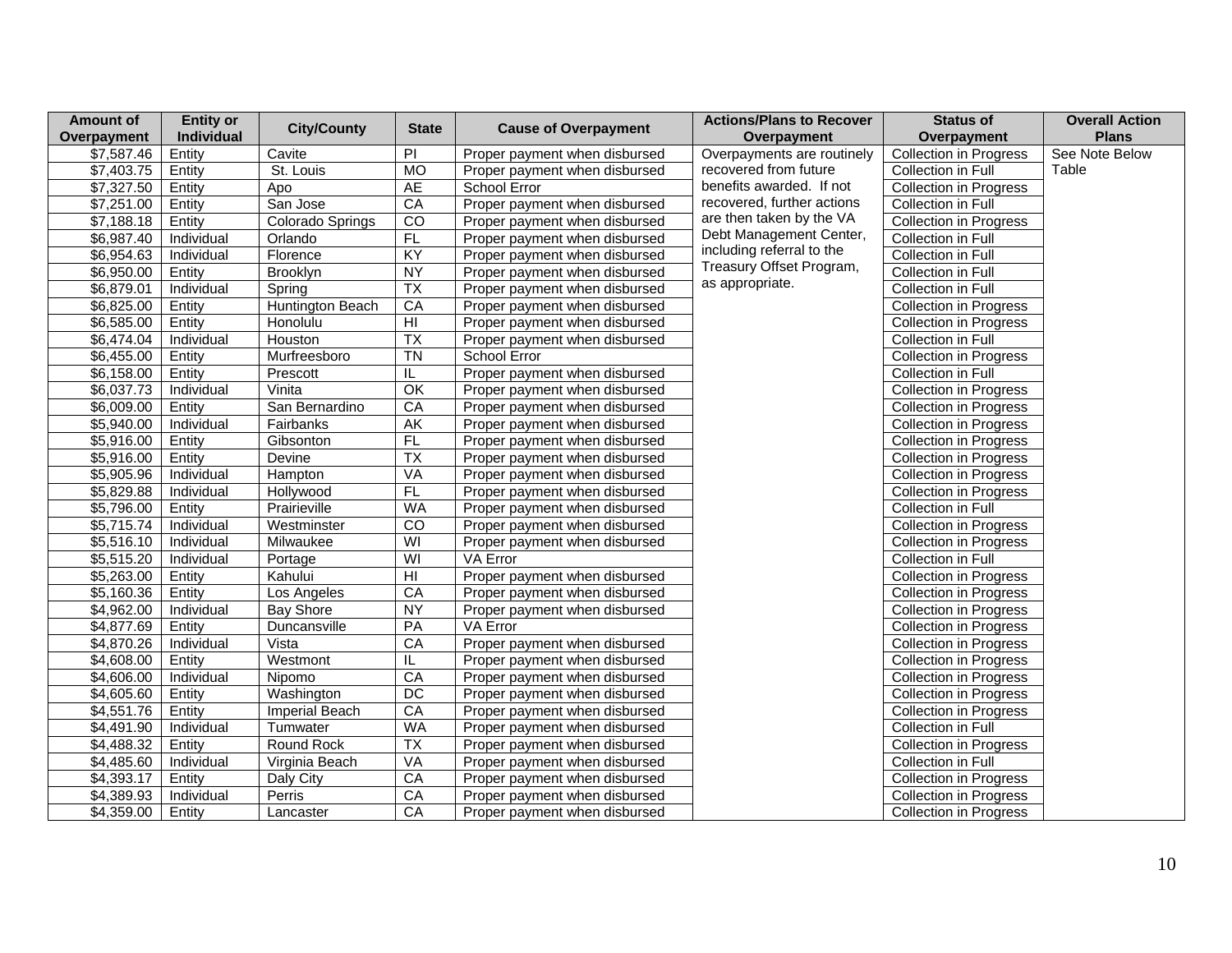| Amount of   | <b>Entity or</b> | <b>City/County</b>    | <b>State</b>    |                               | <b>Actions/Plans to Recover</b> | <b>Status of</b>              | <b>Overall Action</b> |
|-------------|------------------|-----------------------|-----------------|-------------------------------|---------------------------------|-------------------------------|-----------------------|
| Overpayment | Individual       |                       |                 | <b>Cause of Overpayment</b>   | Overpayment                     | Overpayment                   | <b>Plans</b>          |
| \$4,320.00  | Entity           | Knoxville             | <b>TN</b>       | Proper payment when disbursed | Overpayments are routinely      | <b>Collection in Progress</b> | See Note Below        |
| \$4,317.60  | Individual       | Morgantown            | WV              | Proper payment when disbursed | recovered from future           | <b>Collection in Progress</b> | Table                 |
| \$4,314.60  | Individual       | <b>Clarks Summit</b>  | PA              | Proper payment when disbursed | benefits awarded. If not        | <b>Collection in Progress</b> |                       |
| \$4,298.77  | Individual       | Charlotte             | NC              | Proper payment when disbursed | recovered, further actions      | <b>Collection in Progress</b> |                       |
| \$4,236.15  | Entity           | Splendora             | $\overline{TX}$ | Proper payment when disbursed | are then taken by the VA        | <b>Collection in Progress</b> |                       |
| \$4,212.00  | Entity           | Marietta              | GA              | School Error                  | Debt Management Center,         | Collection in Progress        |                       |
| \$4,050.00  | Entity           | <b>Upper Marlboro</b> | <b>MD</b>       | VA Error                      | including referral to the       | Collection in Full            |                       |
| \$4,040.40  | Entity           | West Linn             | OR              | Proper payment when disbursed | Treasury Offset Program,        | <b>Collection in Progress</b> |                       |
| \$4,038.00  | Individual       | San Diego             | CA              | Proper payment when disbursed | as appropriate.                 | <b>Collection in Progress</b> |                       |
| \$4,017.04  | Entity           | Norcross              | $G$ A           | Proper payment when disbursed |                                 | <b>Collection in Progress</b> |                       |
| \$4,008.00  | Entity           | Sandv                 | UT              | Proper payment when disbursed |                                 | <b>Collection in Progress</b> |                       |
| \$4,000.00  | Entity           | Clayton               | $\overline{NC}$ | Proper payment when disbursed |                                 | <b>Collection in Progress</b> |                       |
| \$3,970.70  | Individual       | Encinitas             | CA              | Proper payment when disbursed |                                 | <b>Collection in Progress</b> |                       |
| \$3,933.38  | Individual       | Myrtle Beach          | $\overline{SC}$ | Proper payment when disbursed |                                 | <b>Collection in Progress</b> |                       |
| \$3,891.20  | Entity           | Decatur               | $G$ A           | Proper payment when disbursed |                                 | <b>Collection in Progress</b> |                       |
| \$3,815.20  | Entity           | Valentine             | <b>NE</b>       | Proper payment when disbursed |                                 | <b>Collection in Progress</b> |                       |
| \$3,806.00  | Entity           | Athens                | OH              | Proper payment when disbursed |                                 | Collection in Progress        |                       |
| \$3,742.30  | Individual       | Oxford                | <b>NC</b>       | Proper payment when disbursed |                                 | <b>Collection in Progress</b> |                       |
| \$3,725.77  | Individual       | San Jose              | CA              | Proper payment when disbursed |                                 | <b>Collection in Progress</b> |                       |
| \$3,669.00  | Entity           | Lynn                  | <b>NC</b>       | Proper payment when disbursed |                                 | Collection in Full            |                       |
| \$3,653.25  | Entity           | <b>West Point</b>     | NY              | Proper payment when disbursed |                                 | Collection in Full            |                       |
| \$3,648.00  | Individual       | Colorado Springs      | CO              | Proper payment when disbursed |                                 | Collection in Full            |                       |
| \$3,590.08  | Entity           | Ellenwood             | $G$ A           | Proper payment when disbursed |                                 | <b>Collection in Progress</b> |                       |
| \$3,531.60  | Individual       | Shippensburg          | PA              | Proper payment when disbursed |                                 | <b>Collection in Progress</b> |                       |
| \$3,482.48  | Individual       | Boone                 | SC              | Proper payment when disbursed |                                 | <b>Collection in Progress</b> |                       |
| \$3,461.12  | Entity           | Springfield           | VA              | Proper payment when disbursed |                                 | Collection in Progress        |                       |
| \$3,449.44  | Entity           | W Hollywood           | CA              | Proper payment when disbursed |                                 | <b>Collection in Progress</b> |                       |
| \$3,432.30  | Individual       | San Diego             | CA              | Proper payment when disbursed |                                 | <b>Collection in Progress</b> |                       |
| \$3,432.30  | Individual       | El Cajon              | CA              | Proper payment when disbursed |                                 | <b>Collection in Progress</b> |                       |
| \$3,423.00  | Individual       | Mulhall               | OK              | Proper payment when disbursed |                                 | <b>Collection in Progress</b> |                       |
| \$3,386.68  | Individual       | Roxbury               | <b>MA</b>       | Proper payment when disbursed |                                 | <b>Collection in Progress</b> |                       |
| \$3,374.00  | Entity           | Airway Heights        | <b>WA</b>       | Proper payment when disbursed |                                 | <b>Collection in Progress</b> |                       |
| \$3,364.40  | Individual       | Alexandria            | VA              | Proper payment when disbursed |                                 | <b>Collection in Progress</b> |                       |
| \$3,335.52  | Individual       | Phoenix               | $\overline{AZ}$ | Proper payment when disbursed |                                 | Collection in Full            |                       |
| \$3,305.63  | Entity           | Urbandale             | IA              | Proper payment when disbursed |                                 | <b>Collection in Progress</b> |                       |
| \$3,303.00  | Entity           | Woodbridge            | VA              | School Error                  |                                 | <b>Collection in Progress</b> |                       |
| \$3,298.75  | Individual       | Valencia              | CA              | Proper payment when disbursed |                                 | <b>Collection in Progress</b> |                       |
| \$3,280.00  | Entity           | <b>Bluffton</b>       | $\overline{SC}$ | Proper payment when disbursed |                                 | Collection in Full            |                       |
| \$3,279.00  | Entity           | Boynton Beach         | FL              | <b>School Error</b>           |                                 | <b>Collection in Progress</b> |                       |
| \$3,272.24  | Entity           | Colorado Springs      | $\overline{c}$  | Proper payment when disbursed |                                 | <b>Collection in Full</b>     |                       |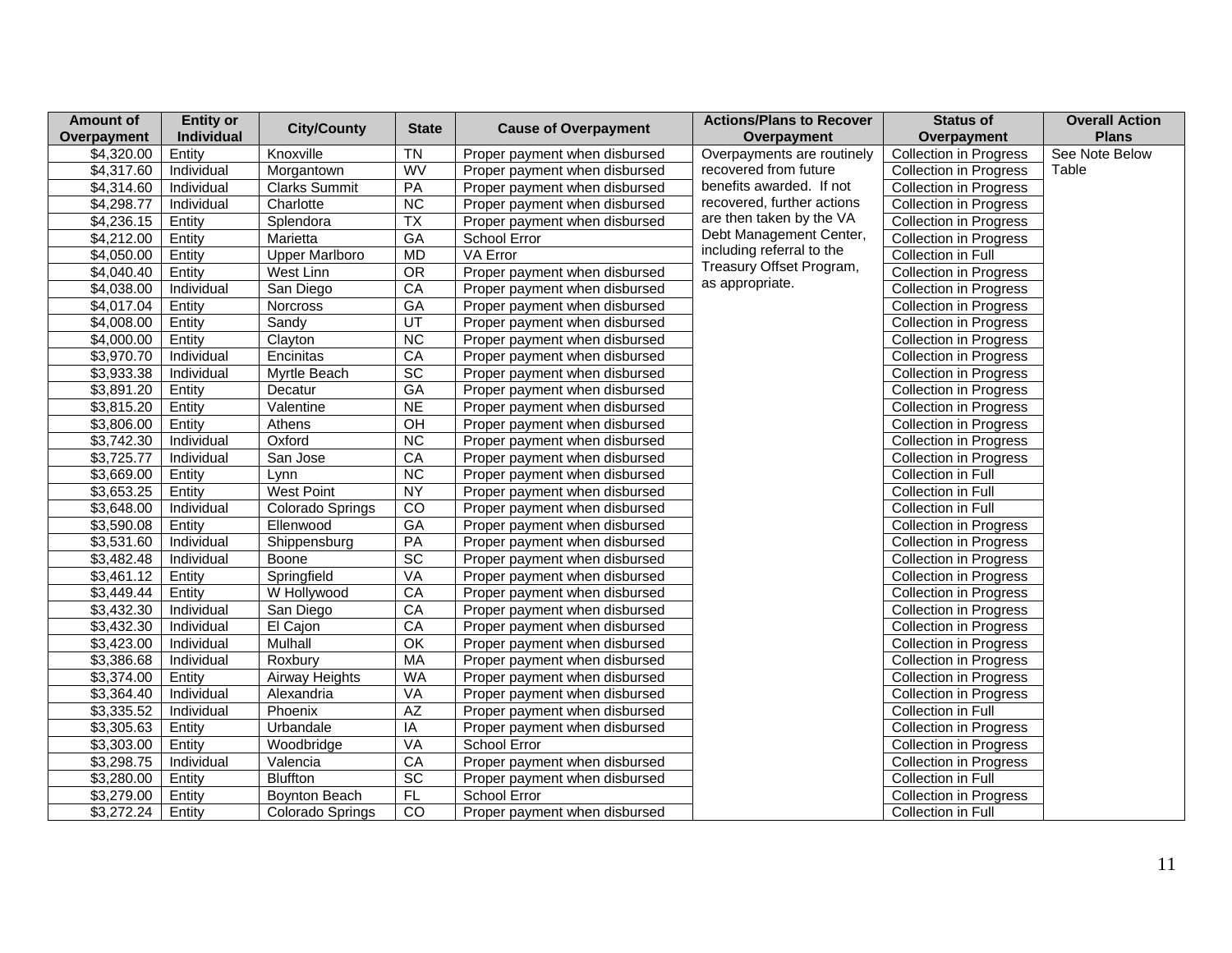| <b>Amount of</b> | <b>Entity or</b>  | <b>City/County</b>  | <b>State</b>    | <b>Cause of Overpayment</b>   | <b>Actions/Plans to Recover</b> | <b>Status of</b>              | <b>Overall Action</b> |
|------------------|-------------------|---------------------|-----------------|-------------------------------|---------------------------------|-------------------------------|-----------------------|
| Overpayment      | Individual        |                     |                 |                               | Overpayment                     | Overpayment                   | <b>Plans</b>          |
| \$3,261.20       | Individual        | Englewood           | FL              | Proper payment when disbursed | Overpayments are routinely      | <b>Collection in Progress</b> | See Note Below        |
| \$3,255.75       | Entity            | FPO AP              | <b>AE</b>       | Proper payment when disbursed | recovered from future           | Collection in Full            | Table                 |
| \$3,255.75       | Entity            | Dumfries            | VA              | Proper payment when disbursed | benefits awarded. If not        | <b>Collection in Progress</b> |                       |
| \$3,245.70       | Individual        | Topeka              | KS              | Proper payment when disbursed | recovered, further actions      | <b>Collection in Progress</b> |                       |
| \$3,237.60       | Individual        | Staten Island       | NY              | Proper payment when disbursed | are then taken by the VA        | <b>Collection in Progress</b> |                       |
| \$3,234.00       | Entity            | San Francisco       | CA              | School Error                  | Debt Management Center,         | <b>Collection in Progress</b> |                       |
| \$3,232.27       | Individual        | Indianapolis        | ${\sf IN}$      | Proper payment when disbursed | including referral to the       | <b>Collection in Progress</b> |                       |
| \$3,216.80       | Individual        | Kyle                | $\overline{TX}$ | Proper payment when disbursed | Treasury Offset Program,        | Collection in Progress        |                       |
| \$3,197.88       | Individual        | Levittown           | PA              | Proper payment when disbursed | as appropriate.                 | Collection in Progress        |                       |
| \$3,187.50       | Entity            | Clearwater          | FL              | Proper payment when disbursed |                                 | <b>Collection in Progress</b> |                       |
| \$3,180.00       | Entity            | Marietta            | GA              | Proper payment when disbursed |                                 | <b>Collection in Progress</b> |                       |
| \$3,171.00       | Entity            | Ozone Park          | <b>NY</b>       | Proper payment when disbursed |                                 | Collection in Progress        |                       |
| \$3,125.05       | Entity            | North Logan         | UT              | Proper payment when disbursed |                                 | <b>Collection in Progress</b> |                       |
| \$3,099.71       | <b>Individual</b> | Estero              | F               | Proper payment when disbursed |                                 | <b>Collection in Progress</b> |                       |
| \$3,084.39       | Entity            | Orlando             | FL              | Proper payment when disbursed |                                 | <b>Collection in Progress</b> |                       |
| \$3,046.00       | Entity            | Charleston          | $\overline{SC}$ | Proper payment when disbursed |                                 | <b>Collection in Progress</b> |                       |
| \$3,041.40       | Entity            | San Bernardino      | CA              | Proper payment when disbursed |                                 | <b>Collection in Progress</b> |                       |
| \$3,016.91       | Entity            | Newark              | DE              | Proper payment when disbursed |                                 | <b>Collection in Progress</b> |                       |
| \$3,004.13       | Entity            | Yonkers             | NY              | Proper payment when disbursed |                                 | <b>Collection in Progress</b> |                       |
| \$2,984.54       | Individual        | Moorhead            | MI              | Proper payment when disbursed |                                 | <b>Collection in Progress</b> |                       |
| \$2,982.88       | Individual        | Euclid              | OH              | Proper payment when disbursed |                                 | <b>Collection in Progress</b> |                       |
| \$2,975.00       | Entity            | Gainesville         | FL              | VA Error                      |                                 | Collection in Full            |                       |
| \$2,965.57       | Entity            | Miami               | FL              | Proper payment when disbursed |                                 | <b>Collection in Progress</b> |                       |
| \$2,943.00       | Entity            | Fallbrook           | CA              | Proper payment when disbursed |                                 | Collection in Full            |                       |
| \$2,938.00       | Entity            | Lansdale            | PA              | School Error                  |                                 | <b>Collection in Progress</b> |                       |
| \$2,927.55       | Entity            | Waverly             | <b>WA</b>       | Proper payment when disbursed |                                 | <b>Collection in Progress</b> |                       |
| \$2,899.53       | Individual        | Fort Worth          | $\overline{TX}$ | Proper payment when disbursed |                                 | <b>Collection in Progress</b> |                       |
| \$2,875.77       | Individual        | Lincolnwood         | IL.             | Proper payment when disbursed |                                 | Collection in Full            |                       |
| \$2,856.40       | Individual        | W Lafayette         | IN              | Proper payment when disbursed |                                 | <b>Collection in Progress</b> |                       |
| \$2,843.93       | Entity            | Medilien            | <b>APO</b>      | Proper payment when disbursed |                                 | <b>Collection in Progress</b> |                       |
| \$2,841.00       | Entity            | Charleston          | WV              | School Error                  |                                 | <b>Collection in Progress</b> |                       |
| \$2,828.05       | Individual        | Clovis              | <b>NM</b>       | Proper payment when disbursed |                                 | <b>Collection in Progress</b> |                       |
| \$2,811.80       | Individual        | North Babylon       | <b>NY</b>       | Proper payment when disbursed |                                 | <b>Collection in Progress</b> |                       |
| \$2,790.00       | Entity            | Kyle                | $\overline{TX}$ | Proper payment when disbursed |                                 | <b>Collection in Progress</b> |                       |
| \$2,769.30       | Entity            | Albuquerque         | <b>NM</b>       | Proper payment when disbursed |                                 | <b>Collection in Progress</b> |                       |
| \$2,763.60       | Entity            | Tuscaloosa          | <b>AL</b>       | Proper payment when disbursed |                                 | <b>Collection in Progress</b> |                       |
| \$2,760.00       | Entity            | <b>Sneads Ferry</b> | $\overline{NC}$ | Proper payment when disbursed |                                 | <b>Collection in Progress</b> |                       |
| \$2,741.20       | Individual        | Taylor              | $\overline{SC}$ | Proper payment when disbursed |                                 | <b>Collection in Progress</b> |                       |
| \$2,726.40       | Individual        | Chantilly           | VA              | Proper payment when disbursed |                                 | <b>Collection in Progress</b> |                       |
| \$2,717.80       | Entity            | Galesburg           | <b>MN</b>       | Proper payment when disbursed |                                 | <b>Collection in Progress</b> |                       |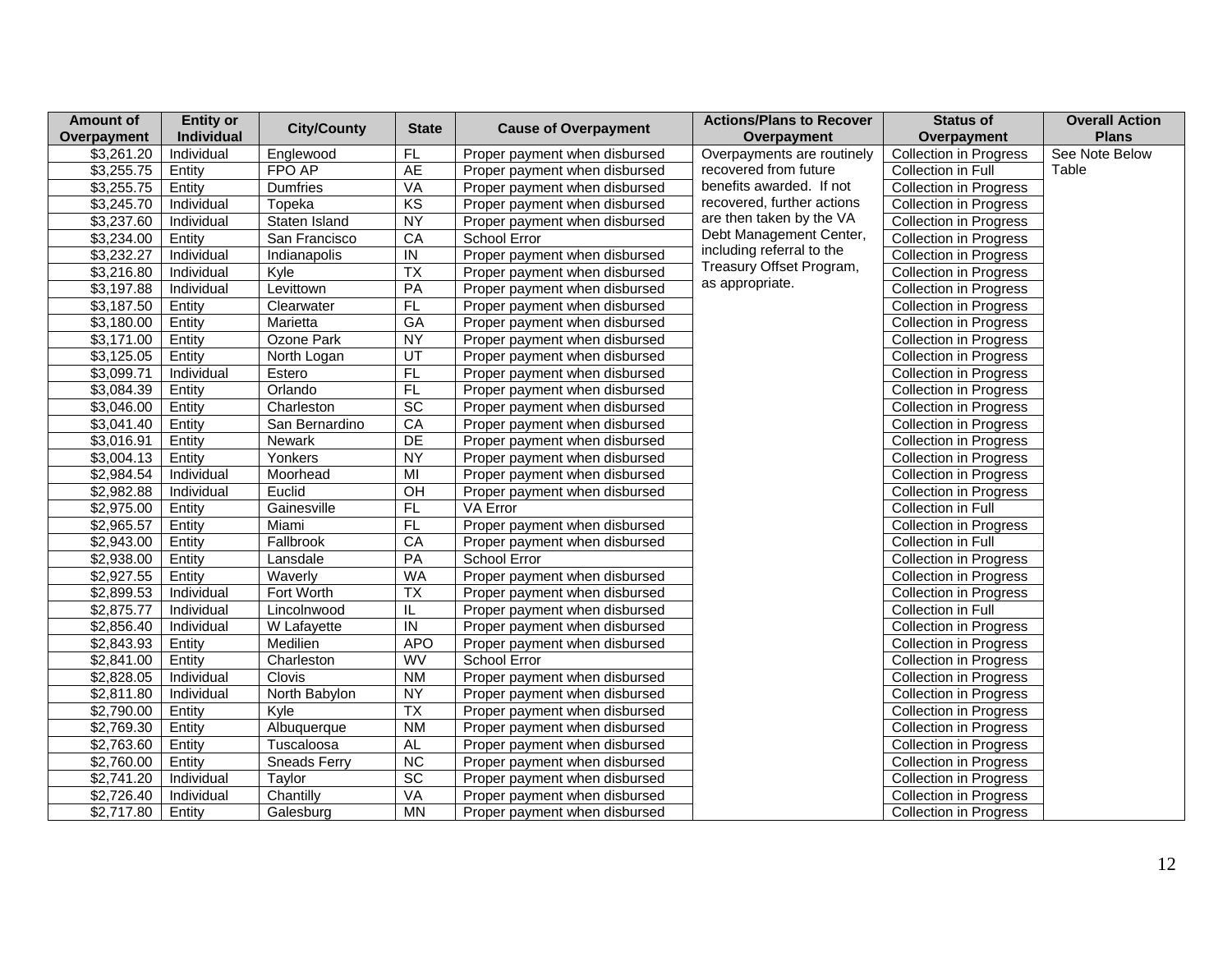| <b>Amount of</b> | <b>Entity or</b>  | <b>City/County</b>    | <b>State</b>    |                               | <b>Actions/Plans to Recover</b> | <b>Status of</b>              | <b>Overall Action</b> |
|------------------|-------------------|-----------------------|-----------------|-------------------------------|---------------------------------|-------------------------------|-----------------------|
| Overpayment      | Individual        |                       |                 | <b>Cause of Overpayment</b>   | Overpayment                     | Overpayment                   | <b>Plans</b>          |
| \$2,714.60       | Individual        | New Port Richey       | <b>FL</b>       | Proper payment when disbursed | Overpayments are routinely      | <b>Collection in Progress</b> | See Note Below        |
| \$2,714.50       | Individual        | Prescott              | AZ              | Proper payment when disbursed | recovered from future           | <b>Collection in Progress</b> | Table                 |
| \$2,700.50       | Individual        | Webster               | $\overline{TX}$ | Proper payment when disbursed | benefits awarded. If not        | <b>Collection in Progress</b> |                       |
| \$2,693.29       | Individual        | <b>Bolling AFB</b>    | $\overline{DC}$ | Proper payment when disbursed | recovered, further actions      | <b>Collection in Progress</b> |                       |
| \$2,656.50       | Individual        | Fayetteville          | $\overline{NC}$ | Proper payment when disbursed | are then taken by the VA        | <b>Collection in Progress</b> |                       |
| \$2,653.20       | Entity            | Mahomet               | IL.             | School Error                  | Debt Management Center,         | Collection in Progress        |                       |
| \$2,636.00       | Individual        | <b>Cathedral City</b> | CA              | Proper payment when disbursed | including referral to the       | <b>Collection in Progress</b> |                       |
| \$2,624.16       | Individual        | El Paso               | $\overline{TX}$ | Proper payment when disbursed | Treasury Offset Program,        | Collection in Full            |                       |
| \$2,614.33       | Individual        | Mary Esther           | FL              | Proper payment when disbursed | as appropriate.                 | Collection in Progress        |                       |
| \$2,592.10       | Individual        | Pepperell             | <b>MA</b>       | Proper payment when disbursed |                                 | <b>Collection in Progress</b> |                       |
| \$2,568.00       | Entity            | Avon                  | MA              | Proper payment when disbursed |                                 | <b>Collection in Progress</b> |                       |
| \$2,564.28       | Individual        | San Antonio           | $\overline{TX}$ | Proper payment when disbursed |                                 | <b>Collection in Progress</b> |                       |
| \$2,562.84       | Individual        | Pilesgrove            | NJ              | Proper payment when disbursed |                                 | <b>Collection in Progress</b> |                       |
| \$2,561.00       | Entity            | Camarillo             | CA              | School Error                  |                                 | Collection in Full            |                       |
| \$2,558.45       | Entity            | San Diego             | CA              | Proper payment when disbursed |                                 | <b>Collection in Full</b>     |                       |
| \$2,550.60       | Individual        | Oklahoma City         | OK              | Proper payment when disbursed |                                 | <b>Collection in Progress</b> |                       |
| \$2,547.50       | Entity            | El Paso               | $\overline{TX}$ | Proper payment when disbursed |                                 | Collection in Progress        |                       |
| \$2,544.30       | Individual        | Tampa                 | F               | Proper payment when disbursed |                                 | <b>Collection in Progress</b> |                       |
| \$2,496.00       | Entity            | <b>Bronx</b>          | <b>NY</b>       | Proper payment when disbursed |                                 | <b>Collection in Progress</b> |                       |
| \$2,475.60       | Entity            | Chicago               | IL.             | Proper payment when disbursed |                                 | Collection in Full            |                       |
| \$2,471.73       | <b>Individual</b> | <b>Dallas</b>         | $\overline{TX}$ | Proper payment when disbursed |                                 | <b>Collection in Progress</b> |                       |
| \$2,465.00       | Entity            | Clayton               | DE              | Proper payment when disbursed |                                 | Collection in Full            |                       |
| \$2,462.12       | Entity            | San Antonio           | $\overline{TX}$ | VA Error                      |                                 | <b>Collection in Progress</b> |                       |
| \$2,431.00       | Entity            | <b>Bronx</b>          | <b>NY</b>       | School Error                  |                                 | <b>Collection in Progress</b> |                       |
| \$2,429.00       | Entity            | Albuquerque           | <b>NM</b>       | VA Error                      |                                 | Collection in Full            |                       |
| \$2,414.14       | Individual        | Crestview             | FL              | Proper payment when disbursed |                                 | <b>Collection in Progress</b> |                       |
| \$2,409.77       | Individual        | Chicago               | IL              | Proper payment when disbursed |                                 | <b>Collection in Progress</b> |                       |
| \$2,401.20       | Individual        | Las Vegas             | <b>NV</b>       | Proper payment when disbursed |                                 | <b>Collection in Progress</b> |                       |
| \$2,382.01       | Entity            | Silverdale            | <b>WA</b>       | Proper payment when disbursed |                                 | <b>Collection in Progress</b> |                       |
| \$2,365.50       | Individual        | Glen Burnie           | <b>MD</b>       | Proper payment when disbursed |                                 | <b>Collection in Progress</b> |                       |
| \$2,355.57       | Entity            | Katy                  | $\overline{TX}$ | Proper payment when disbursed |                                 | <b>Collection in Progress</b> |                       |
| \$2,345.13       | Entity            | Orlando               | F <sub>L</sub>  | Proper payment when disbursed |                                 | <b>Collection in Progress</b> |                       |
| \$2,332.20       | Individual        | <b>Baton Rouge</b>    | LA              | Proper payment when disbursed |                                 | <b>Collection in Progress</b> |                       |
| \$2,320.00       | Individual        | Canyon County         | CA              | Proper payment when disbursed |                                 | <b>Collection in Progress</b> |                       |
| \$2,306.40       | Individual        | Phillipsburg          | <b>NJ</b>       | Proper payment when disbursed |                                 | <b>Collection in Progress</b> |                       |
| \$2,304.00       | Entity            | Pinellas Park         | FL              | Proper payment when disbursed |                                 | Collection in Full            |                       |
| \$2,290.00       | Entity            | Moon Township         | PA              | School Error                  |                                 | <b>Collection in Progress</b> |                       |
| \$2,281.60       | Individual        | Prattville            | AL              | Proper payment when disbursed |                                 | <b>Collection in Progress</b> |                       |
| \$2,268.00       | Individual        | Pleasant Hill         | CA              | Proper payment when disbursed |                                 | Collection in Full            |                       |
| \$2,263.80       | Individual        | Santa Rosa            | CA              | Proper payment when disbursed |                                 | Collection in Full            |                       |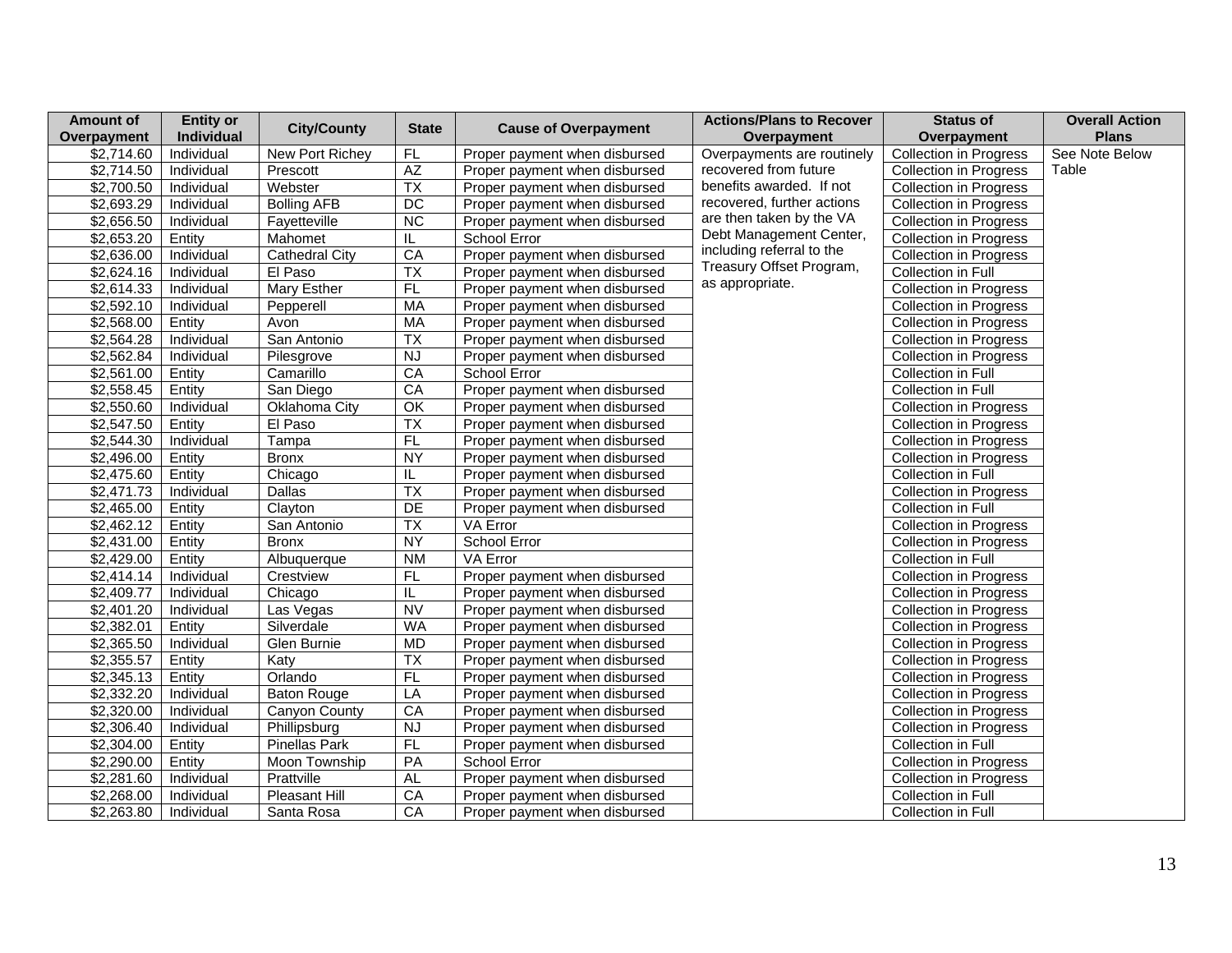| <b>Amount of</b> | <b>Entity or</b> | <b>City/County</b>     | <b>State</b>            |                               | <b>Actions/Plans to Recover</b> | <b>Status of</b>              | <b>Overall Action</b> |
|------------------|------------------|------------------------|-------------------------|-------------------------------|---------------------------------|-------------------------------|-----------------------|
| Overpayment      | Individual       |                        |                         | <b>Cause of Overpayment</b>   | Overpayment                     | Overpayment                   | <b>Plans</b>          |
| \$2,257.20       | Individual       | <b>Falls Church</b>    | VA                      | Proper payment when disbursed | Overpayments are routinely      | <b>Collection in Progress</b> | See Note Below        |
| \$2,250.00       | Entity           | Fort McCoy             | F                       | Proper payment when disbursed | recovered from future           | <b>Collection in Progress</b> | Table                 |
| \$2,247.50       | Individual       | Long Beach             | CA                      | Proper payment when disbursed | benefits awarded. If not        | <b>Collection in Progress</b> |                       |
| \$2,246.40       | Individual       | <b>Locust Grove</b>    | $\overline{GA}$         | Proper payment when disbursed | recovered, further actions      | <b>Collection in Progress</b> |                       |
| \$2,244.80       | Individual       | Guaynabo               | $\overline{PR}$         | Proper payment when disbursed | are then taken by the VA        | <b>Collection in Progress</b> |                       |
| \$2,242.98       | Entity           | <b>Fountain Valley</b> | CA                      | Proper payment when disbursed | Debt Management Center,         | <b>Collection in Progress</b> |                       |
| \$2,216.63       | Entity           | Phoenix                | AZ                      | Proper payment when disbursed | including referral to the       | <b>Collection in Progress</b> |                       |
| \$2,208.80       | Individual       | Fort Myers             | FL                      | Proper payment when disbursed | Treasury Offset Program,        | <b>Collection in Progress</b> |                       |
| \$2,208.00       | Entity           | Riverside              | <b>AL</b>               | School Error                  | as appropriate.                 | Collection in Progress        |                       |
| \$2,206.90       | Entity           | Coden                  | <b>AL</b>               | Proper payment when disbursed |                                 | <b>Collection in Progress</b> |                       |
| \$2,199.80       | Individual       | Alexandria             | VA                      | Proper payment when disbursed |                                 | <b>Collection in Progress</b> |                       |
| \$2,189.99       | Individual       | Fort Polk              | LA                      | Proper payment when disbursed |                                 | <b>Collection in Progress</b> |                       |
| \$2,184.93       | Individual       | Milwaukee              | WI                      | Proper payment when disbursed |                                 | <b>Collection in Progress</b> |                       |
| \$2,182.80       | Individual       | Fort Wayne             | IN                      | Proper payment when disbursed |                                 | <b>Collection in Progress</b> |                       |
| \$2,181.64       | Entity           | Spokane                | <b>WA</b>               | Proper payment when disbursed |                                 | Collection in Full            |                       |
| \$2,179.41       | Entity           | San Antonio            | <b>TX</b>               | Proper payment when disbursed |                                 | <b>Collection in Progress</b> |                       |
| \$2,172.60       | Entity           | Tempe                  | AZ                      | Proper payment when disbursed |                                 | Collection in Full            |                       |
| \$2,170.00       | Entity           | Kokomo                 | $\overline{N}$          | Proper payment when disbursed |                                 | <b>Collection in Progress</b> |                       |
| \$2,168.00       | Entity           | <b>Dallas</b>          | $\overline{TX}$         | Proper payment when disbursed |                                 | <b>Collection in Progress</b> |                       |
| \$2,144.34       | Individual       | Alexandria             | VA                      | Proper payment when disbursed |                                 | <b>Collection in Progress</b> |                       |
| \$2,139.51       | Individual       | Savoy                  | IL.                     | Proper payment when disbursed |                                 | <b>Collection in Progress</b> |                       |
| \$2,135.00       | Entity           | Romeoville             | IL.                     | Proper payment when disbursed |                                 | <b>Collection in Progress</b> |                       |
| \$2,115.23       | Individual       | Watertown              | $\overline{\mathsf{W}}$ | Proper payment when disbursed |                                 | <b>Collection in Progress</b> |                       |
| \$2,111.40       | Individual       | Joplin                 | MO                      | Proper payment when disbursed |                                 | <b>Collection in Progress</b> |                       |
| \$2,103.80       | Individual       | Philadelphia           | PA                      | Proper payment when disbursed |                                 | <b>Collection in Progress</b> |                       |
| \$2,103.29       | Entity           | Eden                   | $\overline{1}$          | Proper payment when disbursed |                                 | <b>Collection in Progress</b> |                       |
| \$2,103.00       | Entity           | <b>Hallam</b>          | PA                      | School Error                  |                                 | <b>Collection in Progress</b> |                       |
| \$2,102.75       | Entity           | Hinesville             | <b>GA</b>               | Proper payment when disbursed |                                 | <b>Collection in Progress</b> |                       |
| \$2,102.50       | Individual       | Valencia               | CA                      | Proper payment when disbursed |                                 | <b>Collection in Progress</b> |                       |
| \$2,088.00       | Individual       | Tacoma                 | <b>WA</b>               | Proper payment when disbursed |                                 | Collection in Progress        |                       |
| \$2,080.00       | Individual       | Chesapeake             | VA                      | Proper payment when disbursed |                                 | <b>Collection in Progress</b> |                       |
| \$2,061.96       | Entity           | West Des Moines        | IA                      | Proper payment when disbursed |                                 | Collection in Full            |                       |
| \$2,048.24       | Entity           | St. Petersburg         | FL                      | Proper payment when disbursed |                                 | <b>Collection in Progress</b> |                       |
| \$2,043.40       | Individual       | Swansboro              | <b>NC</b>               | Proper payment when disbursed |                                 | <b>Collection in Progress</b> |                       |
| \$2,037.92       | Entity           | N Brunswick            | $\overline{\mathsf{N}}$ | Proper payment when disbursed |                                 | <b>Collection in Progress</b> |                       |
| \$2,035.64       | Entity           | Queens Village         | $\overline{NY}$         | Proper payment when disbursed |                                 | <b>Collection in Progress</b> |                       |
| \$2,032.20       | Entity           | Brooklyn               | <b>NY</b>               | VA Error                      |                                 | Collection in Full            |                       |
| \$2,019.00       | Individual       | Lemon Grove            | $\mathsf{A}\mathsf{Z}$  | Proper payment when disbursed |                                 | <b>Collection in Progress</b> |                       |
| \$2,000.00       | Individual       | Home                   | PA                      | Proper payment when disbursed |                                 | <b>Collection in Progress</b> |                       |
| \$1,989.94       | Entity           | <b>Winter Park</b>     | <b>FL</b>               | Proper payment when disbursed |                                 | <b>Collection in Progress</b> |                       |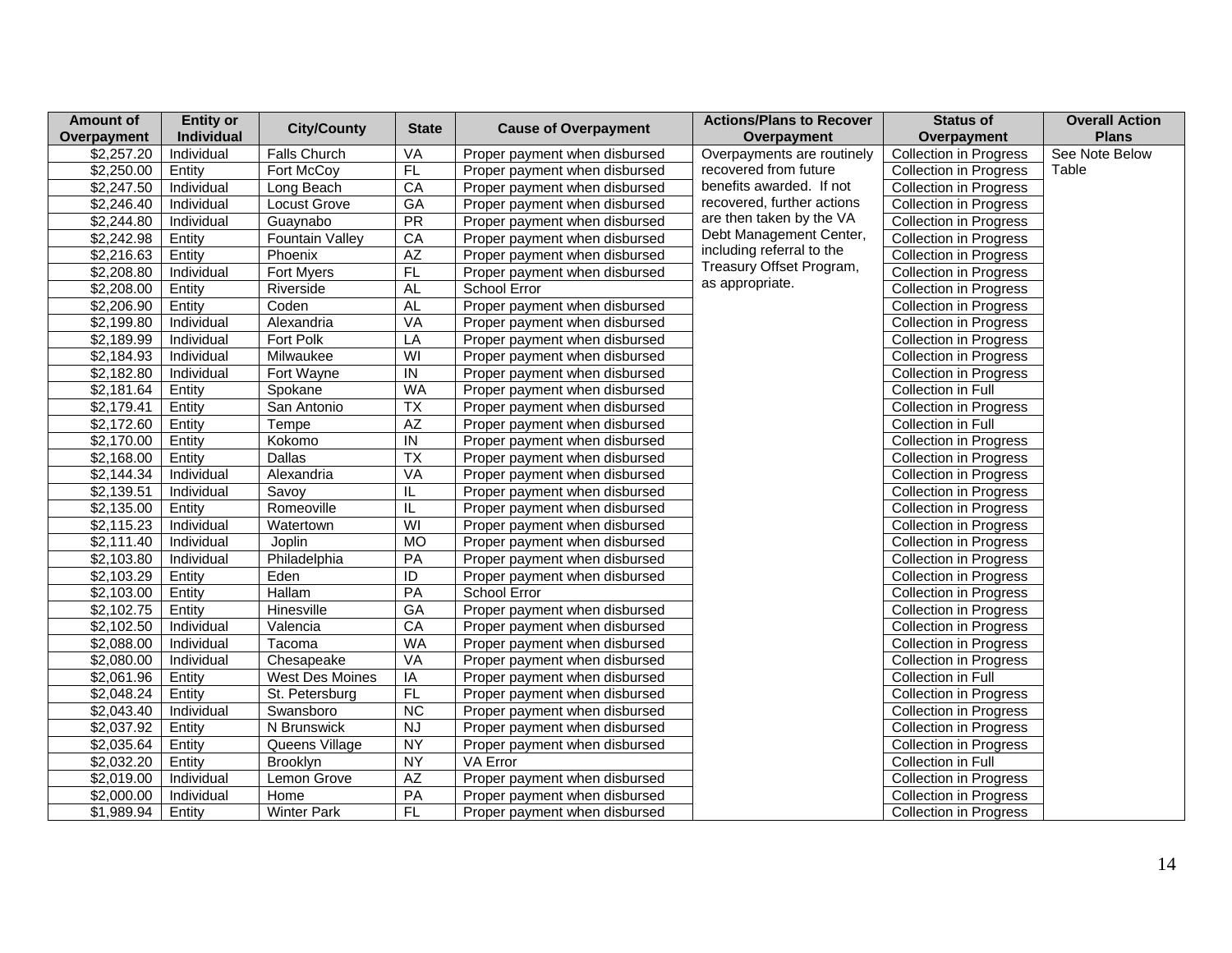| <b>Amount of</b> | <b>Entity or</b> | <b>City/County</b>      | <b>State</b>             |                               | <b>Actions/Plans to Recover</b> | <b>Status of</b>              | <b>Overall Action</b> |
|------------------|------------------|-------------------------|--------------------------|-------------------------------|---------------------------------|-------------------------------|-----------------------|
| Overpayment      | Individual       |                         |                          | <b>Cause of Overpayment</b>   | Overpayment                     | Overpayment                   | <b>Plans</b>          |
| \$1,976.25       | Entity           | Joliet                  | IL                       | Proper payment when disbursed | Overpayments are routinely      | <b>Collection in Progress</b> | See Note Below        |
| \$1,974.70       | Individual       | Bethlehem               | PA                       | Proper payment when disbursed | recovered from future           | <b>Collection in Progress</b> | Table                 |
| \$1,972.00       | Entity           | Richardson              | <b>TX</b>                | Proper payment when disbursed | benefits awarded. If not        | <b>Collection in Progress</b> |                       |
| \$1,957.50       | Individual       | Ontario                 | CA                       | Proper payment when disbursed | recovered, further actions      | <b>Collection in Progress</b> |                       |
| \$1,953.00       | Individual       | <b>University Place</b> | <b>WA</b>                | Proper payment when disbursed | are then taken by the VA        | <b>Collection in Progress</b> |                       |
| \$1,950.00       | Individual       | Virginia Beach          | <b>VA</b>                | Proper payment when disbursed | Debt Management Center,         | <b>Collection in Progress</b> |                       |
| \$1,948.87       | Individual       | Renton                  | <b>WA</b>                | Proper payment when disbursed | including referral to the       | Collection in Full            |                       |
| \$1,938.24       | Individual       | San Diego               | CA                       | Proper payment when disbursed | Treasury Offset Program,        | <b>Collection in Progress</b> |                       |
| \$1,931.78       | Individual       | Jacksonville Beach      | FL                       | Proper payment when disbursed | as appropriate.                 | <b>Collection in Progress</b> |                       |
| \$1,920.00       | Entity           | Tucson                  | AZ                       | Proper payment when disbursed |                                 | <b>Collection in Progress</b> |                       |
| \$1,914.61       | Individual       | Rockford                | IL                       | Proper payment when disbursed |                                 | <b>Collection in Progress</b> |                       |
| \$1,900.00       | Individual       | Norfolk                 | VA                       | Proper payment when disbursed |                                 | Collection in Full            |                       |
| \$1,899.13       | Individual       | San Bernardino          | CA                       | Proper payment when disbursed |                                 | <b>Collection in Progress</b> |                       |
| \$1,892.10       | Individual       | Navarre                 | FL                       | Proper payment when disbursed |                                 | <b>Collection in Progress</b> |                       |
| \$1,891.20       | Individual       | Raleigh                 | $\overline{NC}$          | Proper payment when disbursed |                                 | <b>Collection in Progress</b> |                       |
| \$1,880.00       | Individual       | Greensboro              | $\overline{NC}$          | Proper payment when disbursed |                                 | <b>Collection in Progress</b> |                       |
| \$1,871.77       | Individual       | Orlando                 | FL                       | Proper payment when disbursed |                                 | <b>Collection in Progress</b> |                       |
| \$1,871.00       | Entity           | Peoria                  | $\overline{AZ}$          | Proper payment when disbursed |                                 | <b>Collection in Progress</b> |                       |
| \$1,869.00       | Individual       | Glendale                | AZ                       | Proper payment when disbursed |                                 | <b>Collection in Progress</b> |                       |
| \$1,859.20       | Individual       | Haddonfield             | NJ                       | School Error                  |                                 | <b>Collection in Progress</b> |                       |
| \$1,848.67       | Individual       | Evarts                  | $\overline{KY}$          | Proper payment when disbursed |                                 | <b>Collection in Progress</b> |                       |
| \$1,848.67       | Individual       | Santa Cruz              | CA                       | Proper payment when disbursed |                                 | <b>Collection in Progress</b> |                       |
| \$1,838.67       | Individual       | San Diego               | CA                       | Proper payment when disbursed |                                 | <b>Collection in Progress</b> |                       |
| \$1,836.00       | Entity           | Henrietta               | $\overline{OK}$          | Proper payment when disbursed |                                 | Collection in Progress        |                       |
| \$1,811.60       | Individual       | Herndon                 | VA                       | Proper payment when disbursed |                                 | <b>Collection in Progress</b> |                       |
| \$1,809.00       | Individual       | Severna Park            | <b>MD</b>                | Proper payment when disbursed |                                 | <b>Collection in Progress</b> |                       |
| \$1,807.24       | Entity           | Keller                  | $\overline{\mathsf{TX}}$ | Proper payment when disbursed |                                 | Collection in Full            |                       |
| \$1,800.00       | Entity           | Fort Drum               | <b>NY</b>                | School Error                  |                                 | Collection in Full            |                       |
| \$1,800.00       | Entity           | Hawthorne               | CA                       | VA Error                      |                                 | Collection in Full            |                       |
| \$1,792.22       | Individual       | Framingham              | MA                       | VA Error                      |                                 | <b>Collection in Progress</b> |                       |
| \$1,788.80       | Individual       | Apopka                  | FL                       | Proper payment when disbursed |                                 | <b>Collection in Progress</b> |                       |
| \$1,784.42       | Individual       | Suffolk                 | <b>VA</b>                | Proper payment when disbursed |                                 | Collection in Full            |                       |
| \$1,774.80       | Individual       | Federal Way             | <b>WA</b>                | Proper payment when disbursed |                                 | <b>Collection in Progress</b> |                       |
| \$1,768.00       | Entity           | Charlotte               | <b>NC</b>                | Proper payment when disbursed |                                 | <b>Collection in Progress</b> |                       |
| \$1,752.12       | Entity           | Douglasville            | $G$ A                    | Proper payment when disbursed |                                 | <b>Collection in Progress</b> |                       |
| \$1,748.00       | Entity           | Fort Mill               | $\overline{SC}$          | Proper payment when disbursed |                                 | <b>Collection in Progress</b> |                       |
| \$1,747.60       | Individual       | Tampa                   | FL                       | Proper payment when disbursed |                                 | Collection in Progress        |                       |
| \$1,734.97       | Individual       | Elyria                  | OH                       | Proper payment when disbursed |                                 | Collection in Progress        |                       |
| \$1,711.20       | Individual       | Virginia Beach          | VA                       | Proper payment when disbursed |                                 | <b>Collection in Progress</b> |                       |
| \$1,701.40       | Individual       | <b>Beatrice</b>         | $\overline{NE}$          | Proper payment when disbursed |                                 | Collection in Progress        |                       |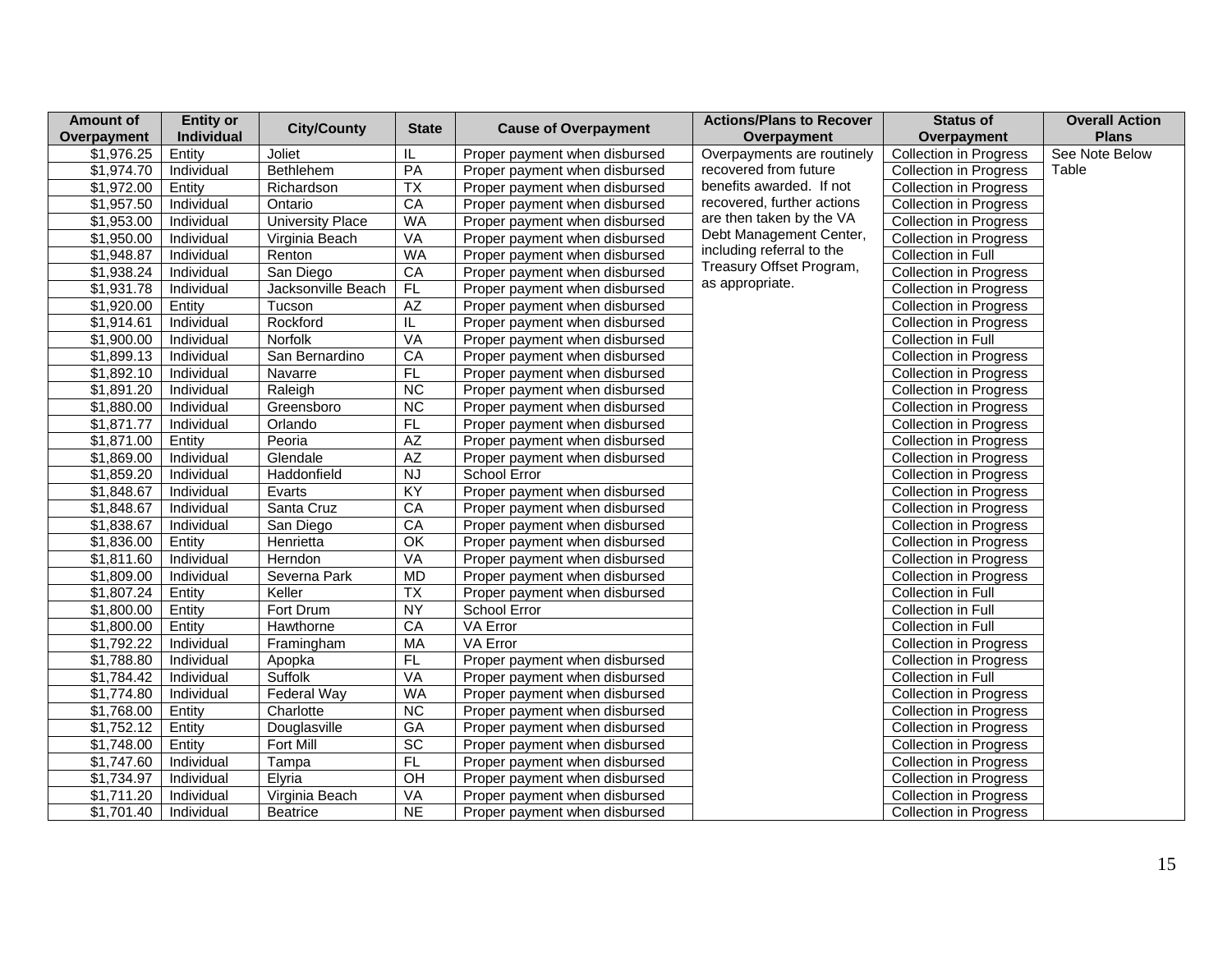| Amount of<br>Overpayment | <b>Entity or</b><br><b>Individual</b> | <b>City/County</b> | <b>State</b> | <b>Cause of Overpayment</b>   | <b>Actions/Plans to Recover</b><br>Overpayment                                                                                  | <b>Status of</b><br>Overpayment | <b>Overall Action</b><br><b>Plans</b> |
|--------------------------|---------------------------------------|--------------------|--------------|-------------------------------|---------------------------------------------------------------------------------------------------------------------------------|---------------------------------|---------------------------------------|
| \$1,701.11               | Entity                                | Lancaster          | CA           | <b>VA Error</b>               | Overpayments are routinely                                                                                                      | <b>Collection in Progress</b>   | See Note Below                        |
| \$1,695.60               | Individual                            | Clio               | MI           | Proper payment when disbursed | recovered from future                                                                                                           | <b>Collection in Progress</b>   | Table                                 |
| \$1,689.32               | Entitv                                | San Antonio        | <b>TX</b>    | Proper payment when disbursed | benefits awarded. If not                                                                                                        | Collection in Full              |                                       |
| \$1,682.50               | Individual                            | San Diego          | CA           | Proper payment when disbursed | recovered, further actions                                                                                                      | <b>Collection in Progress</b>   |                                       |
|                          |                                       |                    |              |                               | are then taken by the VA<br>Debt Management Center,<br>including referral to the<br>Treasury Offset Program,<br>as appropriate. |                                 |                                       |
| \$1,671.00               | Entity                                | Walterboro         | <b>SC</b>    | Proper payment when disbursed |                                                                                                                                 | <b>Collection in Progress</b>   |                                       |

#### **Note:**

To reduce the number of payments later adjusted due to students' changing enrollment status, VA provides cautionary information in print publications and electronic media, and includes this information in letters to students each time they are awarded benefits.

VA error was mostly the result of issuing duplicate payments, data input errors, and lack of coordination with the Department of Defense to validate Veteran information. Common errors were the result of human error. To decrease the potential for human error, VA has taken a two-step approach: (1) focus on training our employees and (2) field improvements in electronic processing systems. Each Regional Processing Office and the VA Central Office have established required training for employees. Supervisory officials also monitor individual employee performance and provide additional training as necessary. Fielding improvements in electronic processing systems has been a challenge for VA due to recent and possible future statutory changes in the Post-9/11 GI Bill. The recent changes have required VA to redirect its information technology resources away from *enhancing* current systems to *developing changes* to current systems to *implement the recent changes*. Barring future changes in statutory requirements, VA expects to implement additional changes in FY2012 which are expected to decrease human errors.

The main cause of school error was incorrect reporting of tuition and fees. In June 2010, VA published a handbook for School Certifying Officials, establishing common requirements and detailed instructions for preparing and submitting enrollment and attendance information to VA. VA believes that the main contributor to the 3 percent reduction in school errors from the 3rd to 4th quarter was the recent statutory change authorizing State Approving Agencies to conduct school compliance surveys. This will increase VA presence on campuses, enabling additional assessment of school official compliance, and increase VA opportunities to provide focused training for school officials.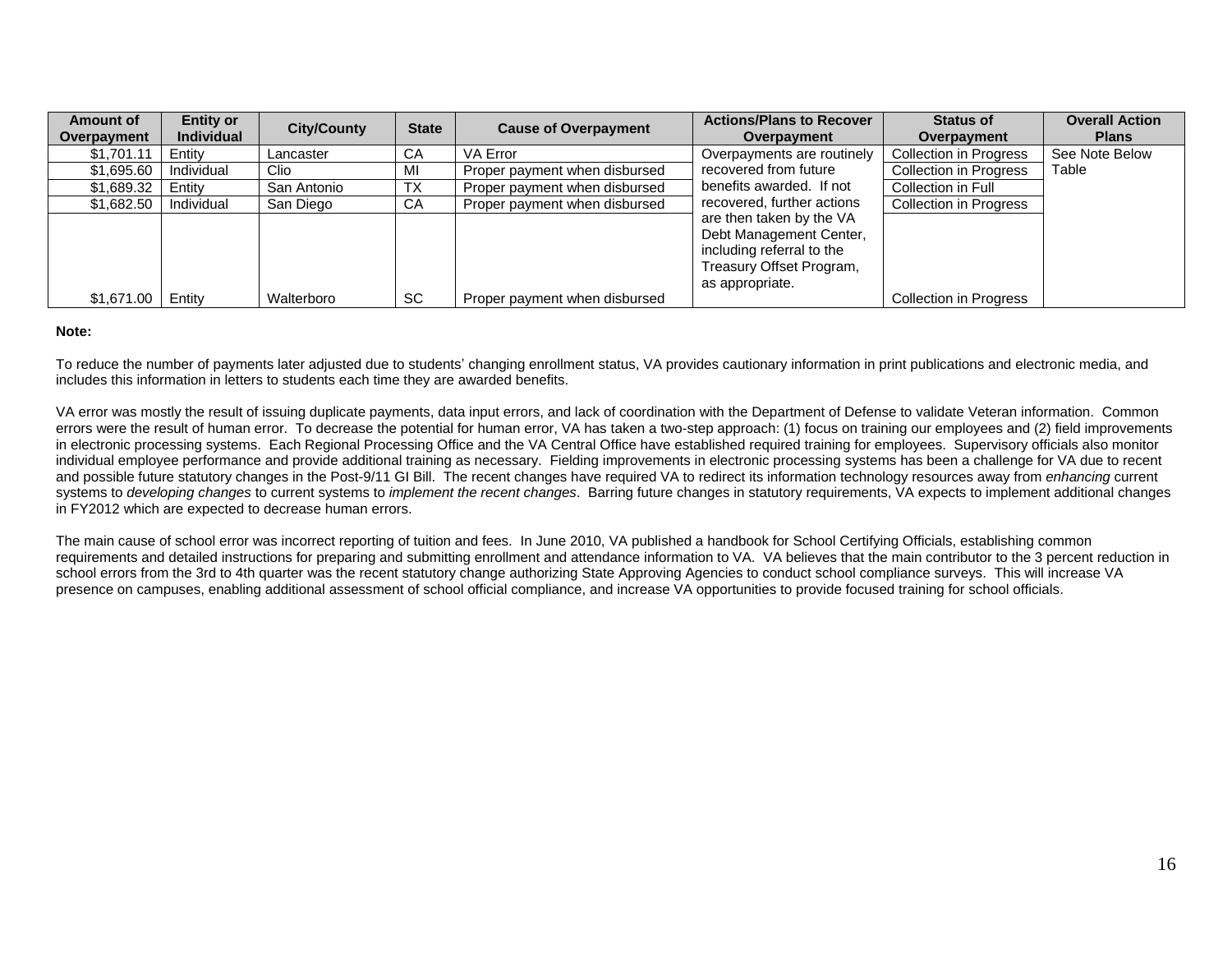## **3. Insurance Program**

The Insurance Program's Internal Control Staff (ICS) identified one high-dollar overpayment.

The ICS augments the program's traditional management controls, such as internal system edits, supervision, performance reviews, and quality control reviews. The staff monitor, review, and approve manual insurance disbursements and certain other controlled transactions. The ICS verifies the correctness and propriety of all critical insurance actions.

The high dollar overpayment was due to an error in sending the award check to the beneficiary's daughter, and the daughter cashed the award check. The beneficiary (wife of Veteran) who was entitled to the award was eventually paid her rightful share. Two checks were issued. The award check cashed by the daughter needs to be recouped.

Total Insurance payments made this quarter: \$343,485,945.00 Total high-dollar overpayments identified in this quarter: \$8,634.57 Percent of overpayments: 0.003

| Amount of<br>Overpavment | <b>Entity or</b><br><b>Individual</b> | <b>City/County</b> | <b>State</b> | <b>Cause of Overpayment</b>                           | <b>Actions/Plans to</b><br><b>Recover Overpayment</b> | <b>Status of</b><br>Overpayment | <b>Overall Action Plans</b> |
|--------------------------|---------------------------------------|--------------------|--------------|-------------------------------------------------------|-------------------------------------------------------|---------------------------------|-----------------------------|
| \$8,634.57               | Individual                            | Abbeville          | AL.          | Daughter endorsed &<br>cashed mother's award<br>check | See Note Below Table                                  | <b>Collection In Progress</b>   | N/A                         |

**Note:**

An accounts receivable is established for the overpayments and is transferred to VBA's Finance division for collection, either through direct contact with the recipient of the funds or through the offset program with the Department of the Treasury. Finance is also empowered to refer large debts to our District Counsel for legal action and recovery. During FY 2010, Finance recovered approximately 85 percent of the overpayments.

# **4. Non-VA Care Fee Program**

VHA identified 35 Non-VA Care Fee high-dollar overpayments totaling \$1,567,711 through joint efforts of the VHA Chief Business Office (CBO), the Veterans Integrated Service Networks (VISNs), and the VA Management Quality Assurance Service (MQAS). High-dollar overpayments consisted of both single and cumulative payments. Of the overpayments, eight totaling \$495,544 were caused solely by duplicate payments. Nine overpayments totaling \$312,599 were caused by incorrect application of payment methodology. Four overpayments totaling \$230,596 were caused by VHA paying an incorrect vendor. Four overpayments totaling \$114,536 were caused by duplicate payments and VHA paying an incorrect vendor. The remaining 10 overpayments totaling \$414,436 included a combination of the above causes in addition to vendor billing errors; payments not properly authorized; payments made to an ineligible recipient; other health insurance not verified; and data entry errors.

The CBO Purchased Care Program Office worked closely with each VISN to identify high-dollar overpayments during the fourth quarter. VISN overpayments were consolidated nationally to ensure the appropriate capture of all high-dollar overpayments. Facilities used numerous techniques to identify overpayments. Those techniques included, but are not limited to, reviewing internal reports and bills of collections and conducting self audits and reviews. CBO internal reports included (1) monthly outlier reports, (2) monthly inpatient outlier reports, and (3) post payment duplicate reports. MQAS identified overpayments in their reviews of purchased care at VHA facilities. The Financial Services Center and the VA Office of Inspector General, who identified high-dollar overpayments in prior quarters, reported no high-dollar overpayments this quarter.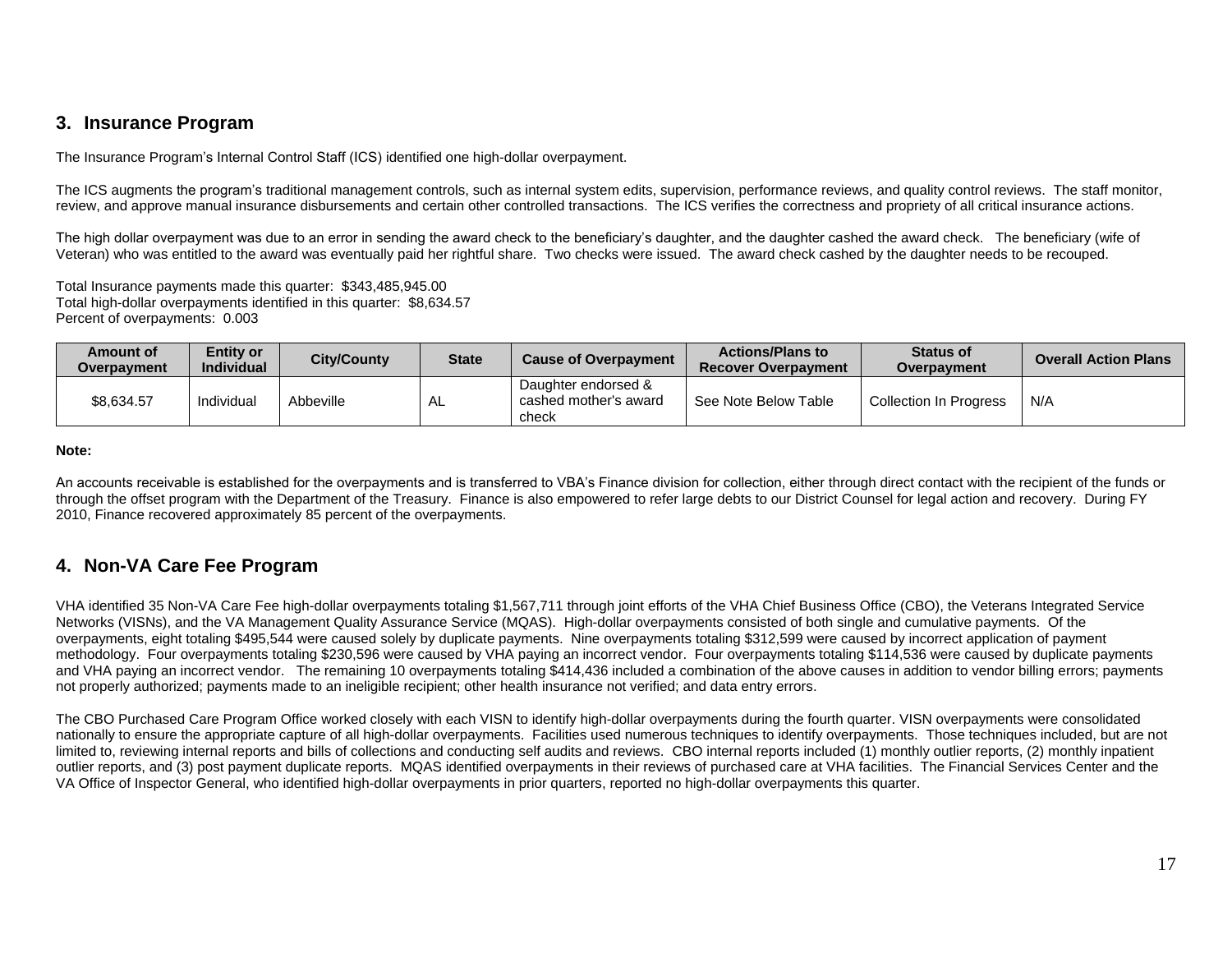Total Fee payments made this quarter: \$1,166,865,313 Total high-dollar overpayments identified in this quarter<sup>1</sup>: \$1,567,711 Percentage of overpayments<sup>2</sup>: 0.13

 $\overline{a}$ 

| <b>Bill of Collection</b><br>See Note Below<br>\$133,562.51<br>Entity<br>Phoenix<br>AΖ<br><b>Duplicate Payment</b><br><b>Collection in Progress</b><br><b>MD</b><br>Table<br>\$130,000.00<br>Entity<br><b>Baltimore</b><br><b>Bill of Collection</b><br><b>Collection in Progress</b><br><b>Duplicate Payment</b><br>IN<br>\$119,057.83<br><b>Incorrect Vendor</b><br><b>Bill of Collection</b><br><b>Collection in Progress</b><br>Entity<br>Indianapolis<br>1) Duplicate Payment, 2) Vendor Billing<br>Error, 3) Incorrect Application of Payment<br>KY<br>Entity<br>Methodology<br><b>Bill of Collection</b><br>\$99,871.54<br>Louisville<br><b>Collection in Progress</b><br>Incorrect Application of Payment<br><b>FL</b><br><b>Refund Received</b><br>\$89,027.42<br>Entity<br>Deland<br>Methodology<br>Collection in Full<br>F<br>\$74,741.00<br>Kissimmee<br><b>Bill of Collection</b><br>Entity<br><b>Duplicate Payment</b><br><b>Collection in Progress</b><br><b>WA</b><br>\$57,954.37<br>Payment not Authorized<br><b>Bill of Collection</b><br>Entity<br>Vancouver<br><b>Collection in Progress</b><br>1) Incorrect Application of Payment<br>\$50,619.00<br>New Bedford<br>MA<br>Methodology, 2) Incorrect Vendor<br><b>Bill of Collection</b><br>Entity<br><b>Collection in Progress</b><br>\$47,113.86<br><b>ND</b><br><b>Incorrect Vendor</b><br><b>Bill of Collection</b><br>Entity<br>Fargo<br><b>Collection in Progress</b><br><b>WA</b><br>1) Ineligible Recipient, 2) Incorrect Vendor<br>\$42,440.21<br><b>Bill of Collection</b><br><b>Collection in Progress</b><br>Entity<br>Vancouver<br>Incorrect Application of Payment<br>\$40,553.89<br><b>Bullhead City</b><br>AZ<br><b>Bill of Collection</b><br>Entity<br>Methodology<br><b>Collection in Progress</b><br><b>NE</b><br>\$39.186.01<br>Entity<br><b>Duplicate Payment</b><br><b>Refund Received</b><br>Collection in Full<br>Omaha<br>PA<br>\$37,809.20<br>Philadelphia<br>Payment not Authorized<br><b>Bill of Collection</b><br>Entity<br><b>Collection in Progress</b><br>\$36,387.41<br><b>MO</b><br><b>Incorrect Vendor</b><br>Collection in Full<br>St. Louis<br><b>Refund Received</b><br>Entity<br>Incorrect Application of Payment<br>AZ<br><b>Bill of Collection</b><br>\$36,075.48<br>Entity<br>Tucson<br>Methodology<br><b>Collection in Progress</b><br><b>TX</b><br>Vendor Billing Error<br><b>Refund Received</b><br>\$35,244.15<br>Amarillo<br><b>Collection in Full</b><br>Entity<br>\$35,114.00<br><b>FL</b><br><b>Duplicate Payment</b><br><b>Bill of Collection</b><br><b>Collection in Progress</b><br>Entity<br>Melbourne<br>Incorrect Application of Payment<br>Methodology<br><b>Refund Received</b><br><b>Collection in Full</b><br>\$33,423.10<br>Entity<br>Westchester<br>IL<br>WY<br>1) Incorrect Vendor, 2) Duplicate Payment<br>\$33,363.55<br><b>Refund Received</b><br>Collection in Full<br>Entity<br><b>Rock Springs</b><br>1) Incorrect Vendor, 2) Duplicate Payment<br>\$32,387.44<br><b>NM</b><br><b>Refund Received</b><br>Collection in Full<br>Entity<br>Albuquerque<br>Incorrect Application of Payment<br><b>TX</b><br><b>Refund Received</b><br>\$31,025.79<br>Entity<br>Methodology<br>Collection in Full<br>Plainview | <b>Amount of</b><br>Overpayment | <b>Entity or</b><br><b>Individual</b> | <b>City/County</b> | <b>State</b>    | <b>Cause of Overpayment</b> | <b>Actions/Plans to Recover</b><br>Overpayment | <b>Status of</b><br>Overpayment | <b>Overall Action</b><br><b>Plans</b> |
|-----------------------------------------------------------------------------------------------------------------------------------------------------------------------------------------------------------------------------------------------------------------------------------------------------------------------------------------------------------------------------------------------------------------------------------------------------------------------------------------------------------------------------------------------------------------------------------------------------------------------------------------------------------------------------------------------------------------------------------------------------------------------------------------------------------------------------------------------------------------------------------------------------------------------------------------------------------------------------------------------------------------------------------------------------------------------------------------------------------------------------------------------------------------------------------------------------------------------------------------------------------------------------------------------------------------------------------------------------------------------------------------------------------------------------------------------------------------------------------------------------------------------------------------------------------------------------------------------------------------------------------------------------------------------------------------------------------------------------------------------------------------------------------------------------------------------------------------------------------------------------------------------------------------------------------------------------------------------------------------------------------------------------------------------------------------------------------------------------------------------------------------------------------------------------------------------------------------------------------------------------------------------------------------------------------------------------------------------------------------------------------------------------------------------------------------------------------------------------------------------------------------------------------------------------------------------------------------------------------------------------------------------------------------------------------------------------------------------------------------------------------------------------------------------------------------------------------------------------------------------------------------------------------------------------------------------------------------------------------------------------------------------------------------------------------------------------------------------------------------------------------------------------------------------------------------------------------------------------------------------------|---------------------------------|---------------------------------------|--------------------|-----------------|-----------------------------|------------------------------------------------|---------------------------------|---------------------------------------|
|                                                                                                                                                                                                                                                                                                                                                                                                                                                                                                                                                                                                                                                                                                                                                                                                                                                                                                                                                                                                                                                                                                                                                                                                                                                                                                                                                                                                                                                                                                                                                                                                                                                                                                                                                                                                                                                                                                                                                                                                                                                                                                                                                                                                                                                                                                                                                                                                                                                                                                                                                                                                                                                                                                                                                                                                                                                                                                                                                                                                                                                                                                                                                                                                                                                     |                                 |                                       |                    |                 |                             |                                                |                                 |                                       |
|                                                                                                                                                                                                                                                                                                                                                                                                                                                                                                                                                                                                                                                                                                                                                                                                                                                                                                                                                                                                                                                                                                                                                                                                                                                                                                                                                                                                                                                                                                                                                                                                                                                                                                                                                                                                                                                                                                                                                                                                                                                                                                                                                                                                                                                                                                                                                                                                                                                                                                                                                                                                                                                                                                                                                                                                                                                                                                                                                                                                                                                                                                                                                                                                                                                     |                                 |                                       |                    |                 |                             |                                                |                                 |                                       |
|                                                                                                                                                                                                                                                                                                                                                                                                                                                                                                                                                                                                                                                                                                                                                                                                                                                                                                                                                                                                                                                                                                                                                                                                                                                                                                                                                                                                                                                                                                                                                                                                                                                                                                                                                                                                                                                                                                                                                                                                                                                                                                                                                                                                                                                                                                                                                                                                                                                                                                                                                                                                                                                                                                                                                                                                                                                                                                                                                                                                                                                                                                                                                                                                                                                     |                                 |                                       |                    |                 |                             |                                                |                                 |                                       |
|                                                                                                                                                                                                                                                                                                                                                                                                                                                                                                                                                                                                                                                                                                                                                                                                                                                                                                                                                                                                                                                                                                                                                                                                                                                                                                                                                                                                                                                                                                                                                                                                                                                                                                                                                                                                                                                                                                                                                                                                                                                                                                                                                                                                                                                                                                                                                                                                                                                                                                                                                                                                                                                                                                                                                                                                                                                                                                                                                                                                                                                                                                                                                                                                                                                     |                                 |                                       |                    |                 |                             |                                                |                                 |                                       |
|                                                                                                                                                                                                                                                                                                                                                                                                                                                                                                                                                                                                                                                                                                                                                                                                                                                                                                                                                                                                                                                                                                                                                                                                                                                                                                                                                                                                                                                                                                                                                                                                                                                                                                                                                                                                                                                                                                                                                                                                                                                                                                                                                                                                                                                                                                                                                                                                                                                                                                                                                                                                                                                                                                                                                                                                                                                                                                                                                                                                                                                                                                                                                                                                                                                     |                                 |                                       |                    |                 |                             |                                                |                                 |                                       |
|                                                                                                                                                                                                                                                                                                                                                                                                                                                                                                                                                                                                                                                                                                                                                                                                                                                                                                                                                                                                                                                                                                                                                                                                                                                                                                                                                                                                                                                                                                                                                                                                                                                                                                                                                                                                                                                                                                                                                                                                                                                                                                                                                                                                                                                                                                                                                                                                                                                                                                                                                                                                                                                                                                                                                                                                                                                                                                                                                                                                                                                                                                                                                                                                                                                     |                                 |                                       |                    |                 |                             |                                                |                                 |                                       |
|                                                                                                                                                                                                                                                                                                                                                                                                                                                                                                                                                                                                                                                                                                                                                                                                                                                                                                                                                                                                                                                                                                                                                                                                                                                                                                                                                                                                                                                                                                                                                                                                                                                                                                                                                                                                                                                                                                                                                                                                                                                                                                                                                                                                                                                                                                                                                                                                                                                                                                                                                                                                                                                                                                                                                                                                                                                                                                                                                                                                                                                                                                                                                                                                                                                     |                                 |                                       |                    |                 |                             |                                                |                                 |                                       |
|                                                                                                                                                                                                                                                                                                                                                                                                                                                                                                                                                                                                                                                                                                                                                                                                                                                                                                                                                                                                                                                                                                                                                                                                                                                                                                                                                                                                                                                                                                                                                                                                                                                                                                                                                                                                                                                                                                                                                                                                                                                                                                                                                                                                                                                                                                                                                                                                                                                                                                                                                                                                                                                                                                                                                                                                                                                                                                                                                                                                                                                                                                                                                                                                                                                     |                                 |                                       |                    |                 |                             |                                                |                                 |                                       |
|                                                                                                                                                                                                                                                                                                                                                                                                                                                                                                                                                                                                                                                                                                                                                                                                                                                                                                                                                                                                                                                                                                                                                                                                                                                                                                                                                                                                                                                                                                                                                                                                                                                                                                                                                                                                                                                                                                                                                                                                                                                                                                                                                                                                                                                                                                                                                                                                                                                                                                                                                                                                                                                                                                                                                                                                                                                                                                                                                                                                                                                                                                                                                                                                                                                     |                                 |                                       |                    |                 |                             |                                                |                                 |                                       |
|                                                                                                                                                                                                                                                                                                                                                                                                                                                                                                                                                                                                                                                                                                                                                                                                                                                                                                                                                                                                                                                                                                                                                                                                                                                                                                                                                                                                                                                                                                                                                                                                                                                                                                                                                                                                                                                                                                                                                                                                                                                                                                                                                                                                                                                                                                                                                                                                                                                                                                                                                                                                                                                                                                                                                                                                                                                                                                                                                                                                                                                                                                                                                                                                                                                     |                                 |                                       |                    |                 |                             |                                                |                                 |                                       |
|                                                                                                                                                                                                                                                                                                                                                                                                                                                                                                                                                                                                                                                                                                                                                                                                                                                                                                                                                                                                                                                                                                                                                                                                                                                                                                                                                                                                                                                                                                                                                                                                                                                                                                                                                                                                                                                                                                                                                                                                                                                                                                                                                                                                                                                                                                                                                                                                                                                                                                                                                                                                                                                                                                                                                                                                                                                                                                                                                                                                                                                                                                                                                                                                                                                     |                                 |                                       |                    |                 |                             |                                                |                                 |                                       |
|                                                                                                                                                                                                                                                                                                                                                                                                                                                                                                                                                                                                                                                                                                                                                                                                                                                                                                                                                                                                                                                                                                                                                                                                                                                                                                                                                                                                                                                                                                                                                                                                                                                                                                                                                                                                                                                                                                                                                                                                                                                                                                                                                                                                                                                                                                                                                                                                                                                                                                                                                                                                                                                                                                                                                                                                                                                                                                                                                                                                                                                                                                                                                                                                                                                     |                                 |                                       |                    |                 |                             |                                                |                                 |                                       |
|                                                                                                                                                                                                                                                                                                                                                                                                                                                                                                                                                                                                                                                                                                                                                                                                                                                                                                                                                                                                                                                                                                                                                                                                                                                                                                                                                                                                                                                                                                                                                                                                                                                                                                                                                                                                                                                                                                                                                                                                                                                                                                                                                                                                                                                                                                                                                                                                                                                                                                                                                                                                                                                                                                                                                                                                                                                                                                                                                                                                                                                                                                                                                                                                                                                     |                                 |                                       |                    |                 |                             |                                                |                                 |                                       |
|                                                                                                                                                                                                                                                                                                                                                                                                                                                                                                                                                                                                                                                                                                                                                                                                                                                                                                                                                                                                                                                                                                                                                                                                                                                                                                                                                                                                                                                                                                                                                                                                                                                                                                                                                                                                                                                                                                                                                                                                                                                                                                                                                                                                                                                                                                                                                                                                                                                                                                                                                                                                                                                                                                                                                                                                                                                                                                                                                                                                                                                                                                                                                                                                                                                     |                                 |                                       |                    |                 |                             |                                                |                                 |                                       |
|                                                                                                                                                                                                                                                                                                                                                                                                                                                                                                                                                                                                                                                                                                                                                                                                                                                                                                                                                                                                                                                                                                                                                                                                                                                                                                                                                                                                                                                                                                                                                                                                                                                                                                                                                                                                                                                                                                                                                                                                                                                                                                                                                                                                                                                                                                                                                                                                                                                                                                                                                                                                                                                                                                                                                                                                                                                                                                                                                                                                                                                                                                                                                                                                                                                     |                                 |                                       |                    |                 |                             |                                                |                                 |                                       |
|                                                                                                                                                                                                                                                                                                                                                                                                                                                                                                                                                                                                                                                                                                                                                                                                                                                                                                                                                                                                                                                                                                                                                                                                                                                                                                                                                                                                                                                                                                                                                                                                                                                                                                                                                                                                                                                                                                                                                                                                                                                                                                                                                                                                                                                                                                                                                                                                                                                                                                                                                                                                                                                                                                                                                                                                                                                                                                                                                                                                                                                                                                                                                                                                                                                     |                                 |                                       |                    |                 |                             |                                                |                                 |                                       |
|                                                                                                                                                                                                                                                                                                                                                                                                                                                                                                                                                                                                                                                                                                                                                                                                                                                                                                                                                                                                                                                                                                                                                                                                                                                                                                                                                                                                                                                                                                                                                                                                                                                                                                                                                                                                                                                                                                                                                                                                                                                                                                                                                                                                                                                                                                                                                                                                                                                                                                                                                                                                                                                                                                                                                                                                                                                                                                                                                                                                                                                                                                                                                                                                                                                     |                                 |                                       |                    |                 |                             |                                                |                                 |                                       |
|                                                                                                                                                                                                                                                                                                                                                                                                                                                                                                                                                                                                                                                                                                                                                                                                                                                                                                                                                                                                                                                                                                                                                                                                                                                                                                                                                                                                                                                                                                                                                                                                                                                                                                                                                                                                                                                                                                                                                                                                                                                                                                                                                                                                                                                                                                                                                                                                                                                                                                                                                                                                                                                                                                                                                                                                                                                                                                                                                                                                                                                                                                                                                                                                                                                     |                                 |                                       |                    |                 |                             |                                                |                                 |                                       |
|                                                                                                                                                                                                                                                                                                                                                                                                                                                                                                                                                                                                                                                                                                                                                                                                                                                                                                                                                                                                                                                                                                                                                                                                                                                                                                                                                                                                                                                                                                                                                                                                                                                                                                                                                                                                                                                                                                                                                                                                                                                                                                                                                                                                                                                                                                                                                                                                                                                                                                                                                                                                                                                                                                                                                                                                                                                                                                                                                                                                                                                                                                                                                                                                                                                     |                                 |                                       |                    |                 |                             |                                                |                                 |                                       |
|                                                                                                                                                                                                                                                                                                                                                                                                                                                                                                                                                                                                                                                                                                                                                                                                                                                                                                                                                                                                                                                                                                                                                                                                                                                                                                                                                                                                                                                                                                                                                                                                                                                                                                                                                                                                                                                                                                                                                                                                                                                                                                                                                                                                                                                                                                                                                                                                                                                                                                                                                                                                                                                                                                                                                                                                                                                                                                                                                                                                                                                                                                                                                                                                                                                     |                                 |                                       |                    |                 |                             |                                                |                                 |                                       |
|                                                                                                                                                                                                                                                                                                                                                                                                                                                                                                                                                                                                                                                                                                                                                                                                                                                                                                                                                                                                                                                                                                                                                                                                                                                                                                                                                                                                                                                                                                                                                                                                                                                                                                                                                                                                                                                                                                                                                                                                                                                                                                                                                                                                                                                                                                                                                                                                                                                                                                                                                                                                                                                                                                                                                                                                                                                                                                                                                                                                                                                                                                                                                                                                                                                     |                                 |                                       |                    |                 |                             |                                                |                                 |                                       |
|                                                                                                                                                                                                                                                                                                                                                                                                                                                                                                                                                                                                                                                                                                                                                                                                                                                                                                                                                                                                                                                                                                                                                                                                                                                                                                                                                                                                                                                                                                                                                                                                                                                                                                                                                                                                                                                                                                                                                                                                                                                                                                                                                                                                                                                                                                                                                                                                                                                                                                                                                                                                                                                                                                                                                                                                                                                                                                                                                                                                                                                                                                                                                                                                                                                     |                                 |                                       |                    |                 |                             |                                                |                                 |                                       |
|                                                                                                                                                                                                                                                                                                                                                                                                                                                                                                                                                                                                                                                                                                                                                                                                                                                                                                                                                                                                                                                                                                                                                                                                                                                                                                                                                                                                                                                                                                                                                                                                                                                                                                                                                                                                                                                                                                                                                                                                                                                                                                                                                                                                                                                                                                                                                                                                                                                                                                                                                                                                                                                                                                                                                                                                                                                                                                                                                                                                                                                                                                                                                                                                                                                     |                                 |                                       |                    |                 |                             |                                                |                                 |                                       |
|                                                                                                                                                                                                                                                                                                                                                                                                                                                                                                                                                                                                                                                                                                                                                                                                                                                                                                                                                                                                                                                                                                                                                                                                                                                                                                                                                                                                                                                                                                                                                                                                                                                                                                                                                                                                                                                                                                                                                                                                                                                                                                                                                                                                                                                                                                                                                                                                                                                                                                                                                                                                                                                                                                                                                                                                                                                                                                                                                                                                                                                                                                                                                                                                                                                     |                                 |                                       |                    |                 |                             |                                                |                                 |                                       |
|                                                                                                                                                                                                                                                                                                                                                                                                                                                                                                                                                                                                                                                                                                                                                                                                                                                                                                                                                                                                                                                                                                                                                                                                                                                                                                                                                                                                                                                                                                                                                                                                                                                                                                                                                                                                                                                                                                                                                                                                                                                                                                                                                                                                                                                                                                                                                                                                                                                                                                                                                                                                                                                                                                                                                                                                                                                                                                                                                                                                                                                                                                                                                                                                                                                     |                                 |                                       |                    |                 |                             |                                                |                                 |                                       |
|                                                                                                                                                                                                                                                                                                                                                                                                                                                                                                                                                                                                                                                                                                                                                                                                                                                                                                                                                                                                                                                                                                                                                                                                                                                                                                                                                                                                                                                                                                                                                                                                                                                                                                                                                                                                                                                                                                                                                                                                                                                                                                                                                                                                                                                                                                                                                                                                                                                                                                                                                                                                                                                                                                                                                                                                                                                                                                                                                                                                                                                                                                                                                                                                                                                     | \$30,058.00                     | Entity                                | Titusville         | $\overline{FL}$ | <b>Duplicate Payment</b>    | <b>Bill of Collection</b>                      | <b>Collection in Progress</b>   |                                       |

 $1$  High-dollar overpayments identified in the Non-VA Care Fee Program were initially processed during the period, FY 2007 through FY 2011.

 $2^2$  The "Percentage of Overpayments" compares high-dollar overpayments processed in prior quarters with the total payments processed in the fourth quarter of FY 2011.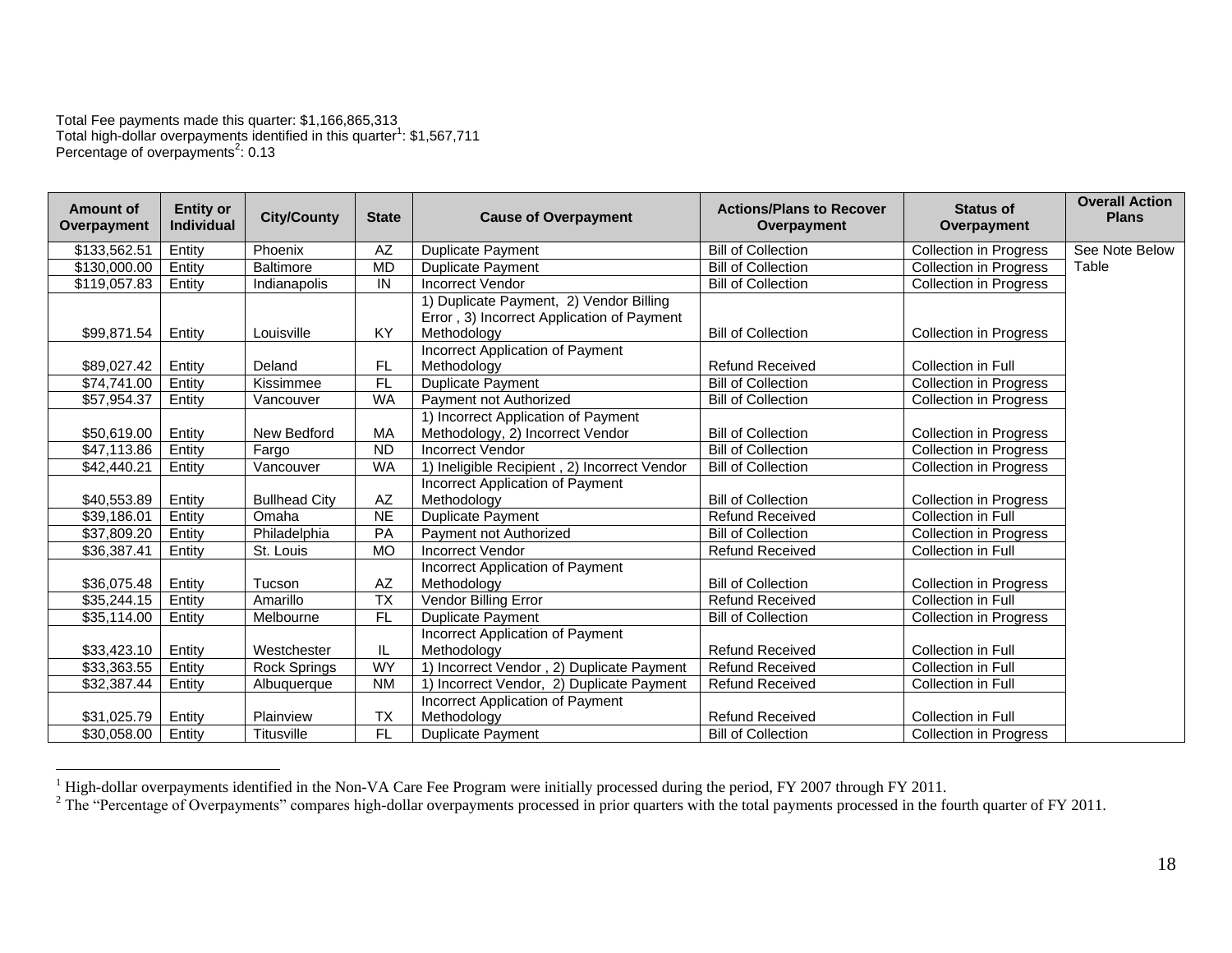| <b>Amount of</b><br>Overpayment | <b>Entity or</b><br><b>Individual</b> | <b>City/County</b> | <b>State</b> | <b>Cause of Overpayment</b>               | <b>Actions/Plans to Recover</b><br>Overpayment | <b>Status of</b><br>Overpayment | <b>Overall Action</b><br><b>Plans</b> |
|---------------------------------|---------------------------------------|--------------------|--------------|-------------------------------------------|------------------------------------------------|---------------------------------|---------------------------------------|
| \$28,037.00                     | Entity                                | Syracuse           | <b>NY</b>    | <b>Incorrect Vendor</b>                   | <b>Bill of Collection</b>                      | <b>Collection in Progress</b>   | See Note Below                        |
|                                 |                                       |                    |              | 1) Other Health Insurance not Verified    |                                                |                                 | Table                                 |
| \$28,008.13                     | Entity                                | Rochester          | MΝ           | 2) Duplicate Payment                      | <b>Bill of Collection</b>                      | Collection in Progress          |                                       |
| \$27,610.76                     | Entity                                | El Paso            | <b>TX</b>    | Duplicate Payment                         | <b>Bill of Collection</b>                      | <b>Collection in Progress</b>   |                                       |
|                                 |                                       |                    |              | Incorrect Application of Payment          |                                                |                                 |                                       |
| \$27,447.42                     | Entity                                | Las Vegas          | <b>NV</b>    | Methodology                               | <b>Refund Received</b>                         | Collection in Full              |                                       |
| \$27,355.00                     | Entity                                | Albuquerque        | <b>NM</b>    | 1) Incorrect Vendor, 2) Duplicate Payment | <b>Bill of Collection</b>                      | Collection in Progress          |                                       |
|                                 |                                       |                    |              | Incorrect Application of Payment          |                                                |                                 |                                       |
| \$25,394.04                     | Entity                                | Chicago            | IL           | Methodology                               | <b>Bill of Collection</b>                      | <b>Collection in Progress</b>   |                                       |
| \$25,365.31                     | Entity                                | Danville           | PA           | Data Entry Error                          | <b>Bill of Collection</b>                      | Collection in Progress          |                                       |
| \$25,272.00                     | Entity                                | Louisville         | KY           | <b>Duplicate Payment</b>                  | <b>Bill of Collection</b>                      | <b>Collection in Progress</b>   |                                       |
|                                 |                                       |                    |              | 1) Duplicate Payment, 2) Vendor Billing   |                                                |                                 |                                       |
| \$22,894.21                     | Entity                                | St. Louis          | MO           | Error, 3) Ineligible Recipient            | <b>Bill of Collection</b>                      | Collection in Progress          |                                       |
| \$21,430.19                     | Entity                                | <b>Fort Myers</b>  | FL.          | 1) Incorrect Vendor, 2) Duplicate Payment | <b>Refund Received</b>                         | Collection in Full              |                                       |
|                                 |                                       |                    |              | Incorrect Application of Payment          |                                                |                                 |                                       |
| \$16,947.11                     | Entity                                | Albany             | NY           | Methodology                               | <b>Bill of Collection</b>                      | Collection in Progress          |                                       |
| \$14,229.69                     | Entity                                | Grand Island       | <b>NE</b>    | Vendor Billing Error                      | <b>Bill of Collection</b>                      | <b>Collection in Progress</b>   |                                       |
|                                 |                                       |                    |              | Incorrect Application of Payment          |                                                |                                 |                                       |
| \$12,704.41                     | Entity                                | Atlanta            | GA           | Methodology                               | <b>Refund Received</b>                         | Collection in Full              |                                       |

#### **Note:**

VHA will provide additional training and emphasize the importance of internal controls to staff members processing Fee claims. Training will include procedures on properly paying dialysis claims, determining Veteran eligibility status, and using Snap Web to identify duplicate payments.

# **5. Non-VA Care CHAMPVA Program**

VHA identified 13 Non-VA Care CHAMPVA high-dollar overpayments totaling \$407,444 through expanded efforts of the Health Administration Center (HAC). High-dollar overpayments consisted of both single and cumulative payments. Seven overpayments totaling \$150,791 were the result of payments made to ineligible beneficiaries. One overpayment totaling \$96,487 was caused by using an incorrect vendor selection. One overpayment totaling \$70,210 was due to multiple causes including other health insurance not properly input; payment sent to the incorrect provider; and payment made to an ineligible beneficiary. The remaining four overpayments totaling \$89,957 included a combination of the above causes in addition to a duplicate payment.

To identify high-dollar overpayments, the HAC reviewed (1) a quarterly possible duplicate payment audit, (2) a monthly proper payment audit, (3) an ongoing weekly high-dollar audit for all claims over \$100,000, and (4) the fourth quarter bills of collection audit. The HAC conducts a 100 percent multi-division in-depth prepayment review of all claims over \$100,000, and the Claims Processing Division conducts a prepayment review of all claims over \$10,000 to reduce the likelihood of high-dollar improper payments being made.